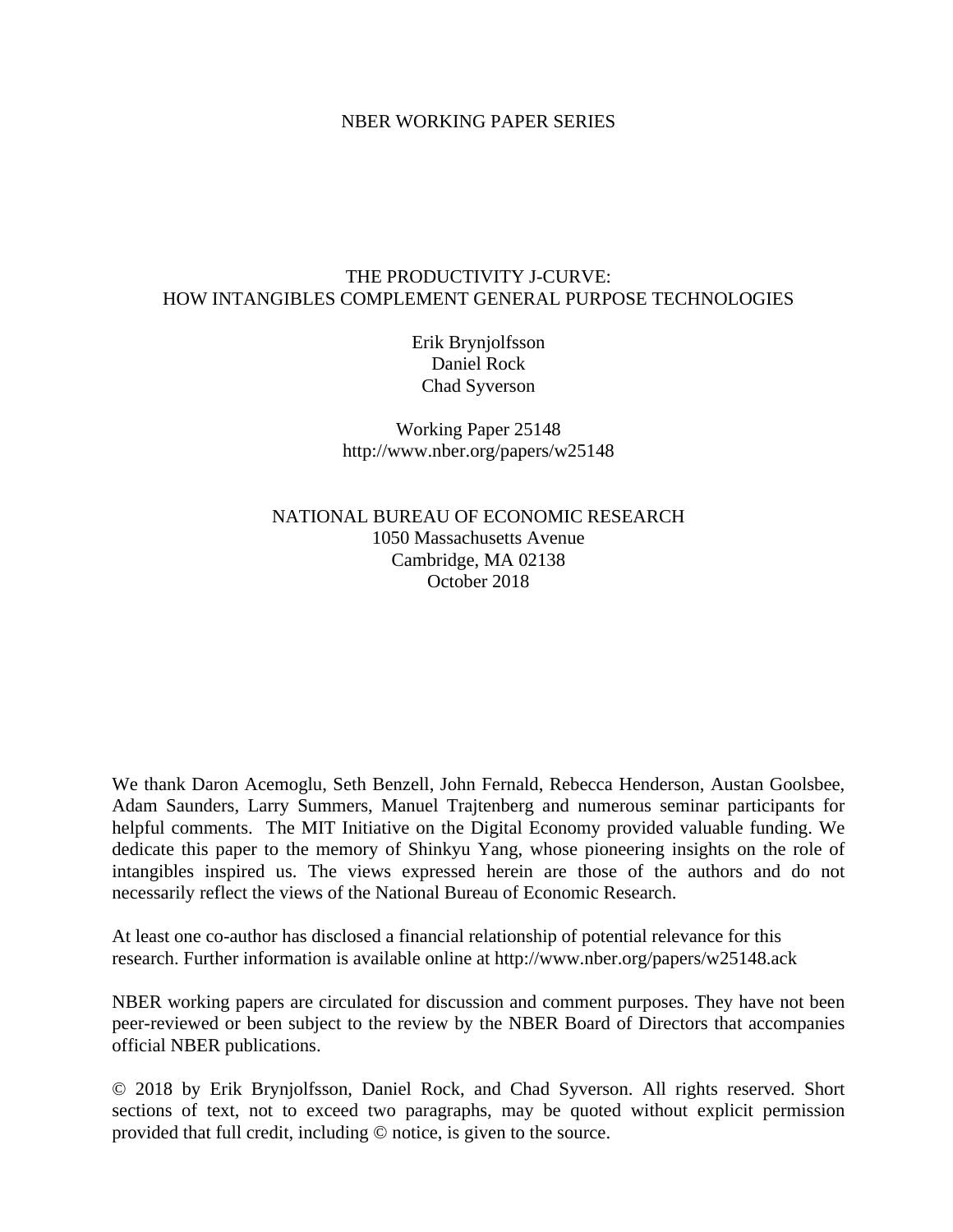The Productivity J-Curve: How Intangibles Complement General Purpose Technologies Erik Brynjolfsson, Daniel Rock, and Chad Syverson NBER Working Paper No. 25148 October 2018 JEL No. D2,E01,E22,O3

## **ABSTRACT**

General purpose technologies (GPTs) such as AI enable and require significant complementary investments, including business process redesign, co-invention of new products and business models, and investments in human capital. These complementary investments are often intangible and poorly measured in the national accounts, even if they create valuable assets for the firm. We develop a model that shows how this leads to an underestimation of output and productivity in the early years of a new GPT, and how later, when the benefits of intangible investments are harvested, productivity will be overestimated. Our model generates a Productivity J-Curve that can explain the productivity slowdowns often accompanying the advent of GPTs, as well as the follow-on increase in productivity later. We use our model to assess how AI-related intangible capital is currently affecting measured total factor productivity (TFP) and output. We also conduct a historical analysis of the roles of intangibles tied to R&D, software, and computer hardware, finding substantial and ongoing effects of software in particular and hardware to a lesser extent.

Erik Brynjolfsson MIT Sloan School of Management 100 Main Street, E62-414 Cambridge, MA 02142 and NBER erikb@mit.edu

Daniel Rock MIT Sloan School of Management 100 Main Street, E62-365 Cambridge, MA 02142 drock@mit.edu

Chad Syverson University of Chicago Booth School of Business 5807 S. Woodlawn Ave. Chicago, IL 60637 and NBER chad.syverson@chicagobooth.edu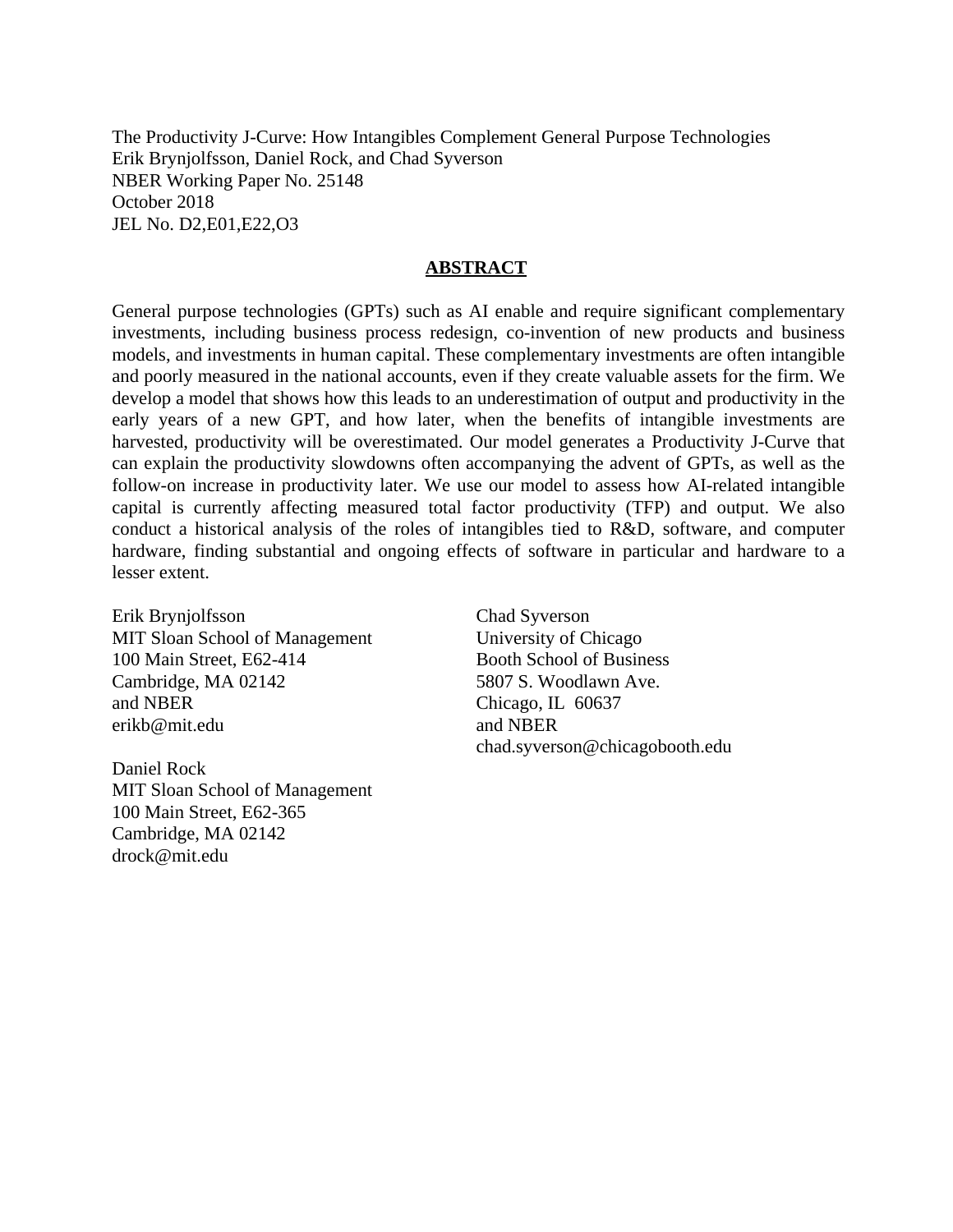*After I left academe in 2014, I joined the technical organization at iRobot. I quickly learned how challenging it is to build deliberative robotic systems exposed to millions of individual homes. In contrast, the research results presented in papers (including mine) were mostly linked to a handful of environments that served as a proof of concept.* -Alexander Kleiner<sup>[1](#page-2-0)</sup>

# I. *Introduction*

 $\overline{a}$ 

In the late 1980s, Robert Solow (1987) famously pointed out that "a technological revolution, a drastic change in our productive lives" had curiously been accompanied by "a slowingdown of productivity growth, not by a step up." His famous productivity paradox, that one "can see the computer age everywhere but in the productivity statistics," named a challenge for economists seeking to reconcile the emergence of exciting technological breakthroughs with tepid productivity growth.

Solow's Paradox was not unique. In this paper, we argue it was one example of a more general phenomenon resulting from the need for intangible investments in early stages of new general purpose technologies. General purpose technologies (GPTs) are "engines for growth." They are pervasive, improve over time, and lead to complementary innovation (Bresnahan and Trajtenberg 1995). These are the defining technologies of their times and can radically change the economic environment. They have great potential from the outset, but realizing that potential requires larger intangible and often unmeasured investments and a fundamental rethinking of the organization of production itself. Thus, the usual measurement of productivity growth as a residual after accounting for input changes in the production function can fall short when the technology changes the production function itself.

<span id="page-2-0"></span><sup>1</sup> Kleiner, Alexander. 2018. "The Low-Cost Evolution of AI in Domestic Floor Cleaning Robots" *AI Magazine*, (Summer).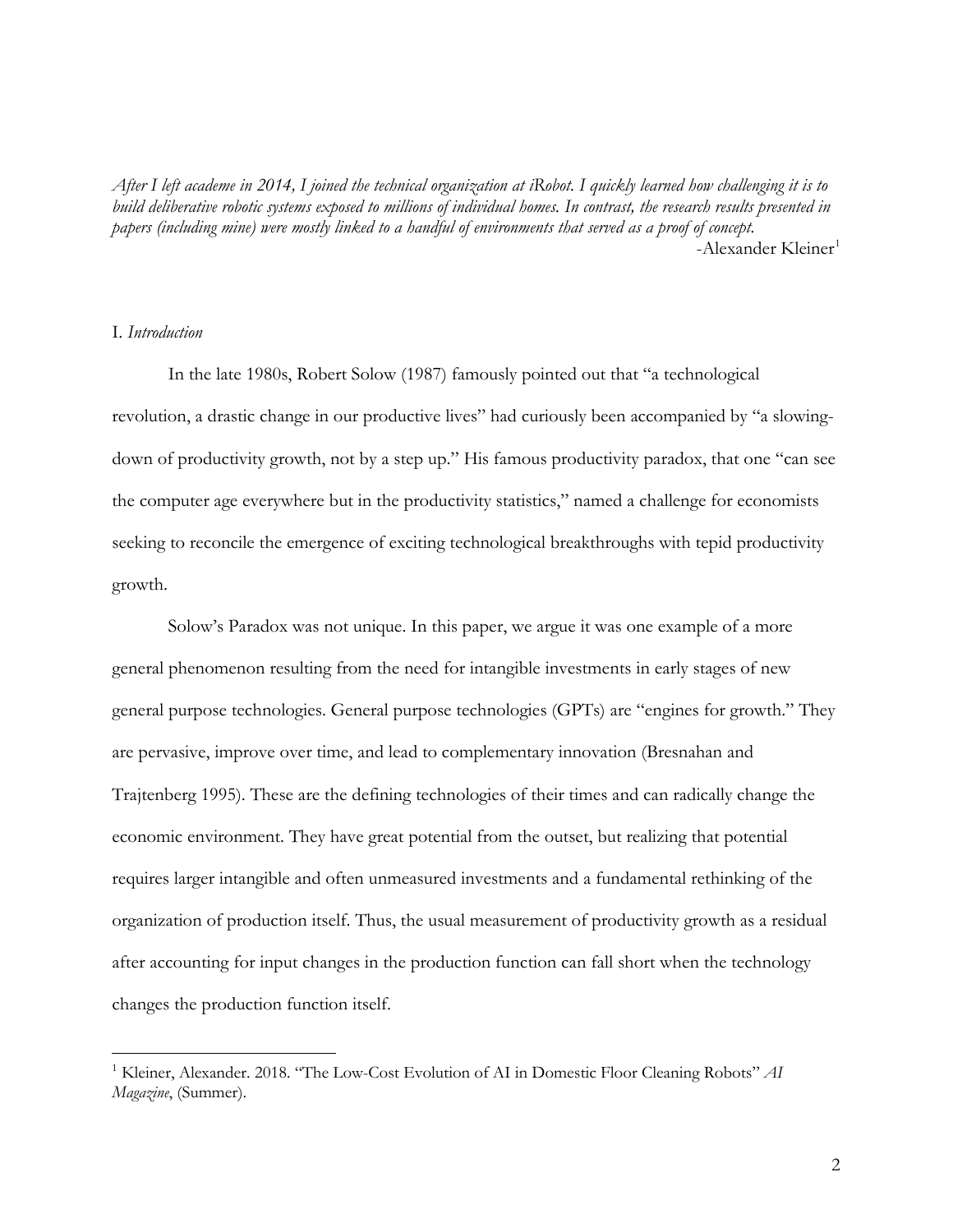The extensive investment required to integrate GPTs into an organization is often forgotten. Along with installing more easily measured items like physical equipment and structures capital, firms must create new business processes, develop managerial experience, train workers, patch software, and build other intangibles. The difficulty for productivity measurement arises because intangible investments are not readily tallied on a balance sheet. The invention of a GPT can lead to the creation of entirely new asset classes and the transformation of existing capital varieties. It also presents abundant opportunity for entrepreneurs to discover new ways to deploy existing capital and labor. Moreover, these transformations of the production process do not occur overnight.

Given all of this, it is easy to see how something like Solow's Productivity Paradox can occur. There is a period during which measurable resources are committed (and measurable output forgone) to build new, unmeasured inputs that complement the new GPT. This period can be of considerable length. For example, the technologies driving the British industrial revolution led to "Engels' Pause," a half-century-long period of capital accumulation, industrial innovation, and wage stagnation (Allen 2009; Acemoglu and Robinson 2013). In the later GPT case of electrification, it took a generation as the nature of factory layouts was re-invented (David 1990). Solow was noting a similar phenomenon roughly two decades into the IT era.

 We call this phenomenon the *Productivity J-Curve*. As firms adopt a new GPT, total factor productivity growth will initially be underestimated because capital and labor are spent to accumulate unmeasured intangible capital stocks. Later, measured productivity growth overestimates true productivity growth because the capital service flows from those hidden intangible stocks generates measurable output. The error in measured total factor productivity therefore follows a J-curve shape, initially dipping while the investment rate in unmeasured capital is larger than the investment rate in other types of capital, then rising as growing intangible stocks begin to affect measured production. As we will explain later, large capital adjustment costs, correlated intangible investments, and high

3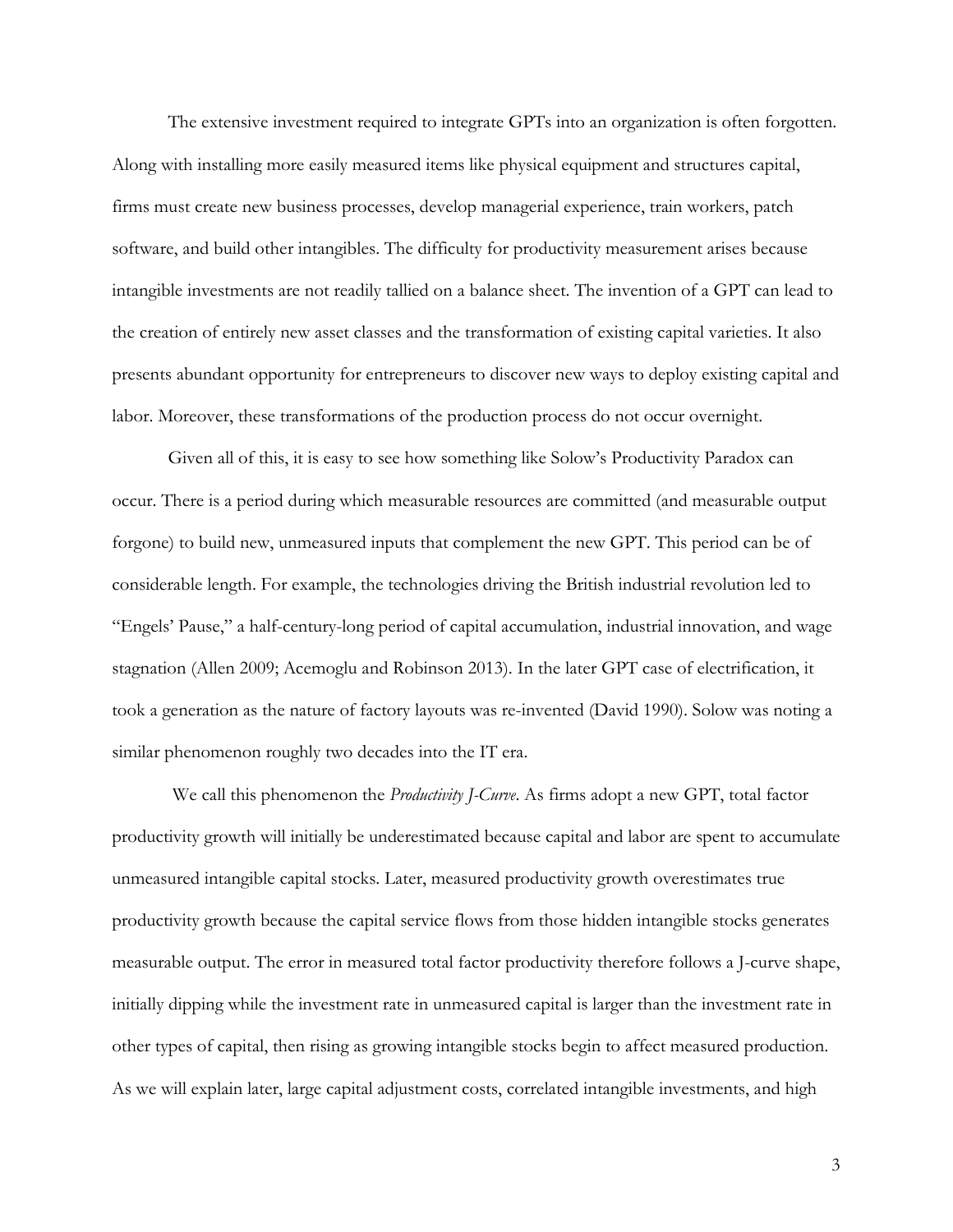investment shares of income exacerbate the magnitude of the J-curve effect. In the long run, as investment quantities and capital stocks reach their steady-state, the mismeasurement problem disappears even if the intangible investments do not.

We documented the basic idea of the Productivity J-Curve, along with a discussion of the Productivity Paradox in the context of Artificial Intelligence (AI), in Brynjolfsson, Rock, and Syverson (2017), building on earlier work by Yang and Brynjolfsson (2001). The current paper formalizes and expands on these ideas, offering a set of quantitative methods designed to measure the value and productivity effects of intangible investments. Namely, we propose using a set of forward-looking measures derived from stock market valuations as a means of assessing the magnitude of intangible investment value in the style of the traditional growth accounting framework. The basic idea is that these hidden intangibles are still captured by market valuations. As noted by Yang and Brynjolfsson (2001), a combination model of the Q-Theory of investment (Hayashi 1982; Wildasin 1984; Hayashi and Inoue 1991) and neoclassical growth accounting (Solow 1956; Solow 1957; Barro 1998; Corrado, Hulten, and Sichel 2009; Oliner and Sichel 2000; Oliner, Sichel, and Stiroh 2008) can deal simultaneously with the magnitudes of the intangible component of GPT-related investment and lags in implementation. We extend the model in Yang and Brynjolfsson (2001) to adjust the traditional growth accounting methods to include unmeasured intangible capital investments, showing that the J-curve is a consequence of the growth of associated intangible investments. We use market value regressions (following Hall 2001 and 2004, and Hall 2006) to inform estimates of the currently installed value of intangible capital stocks. We show how one can use these estimates to infer more accurate measures of total factor productivity growth on a contemporaneous basis.

#### *II. Technology, Investment Theory, and Productivity Growth*

4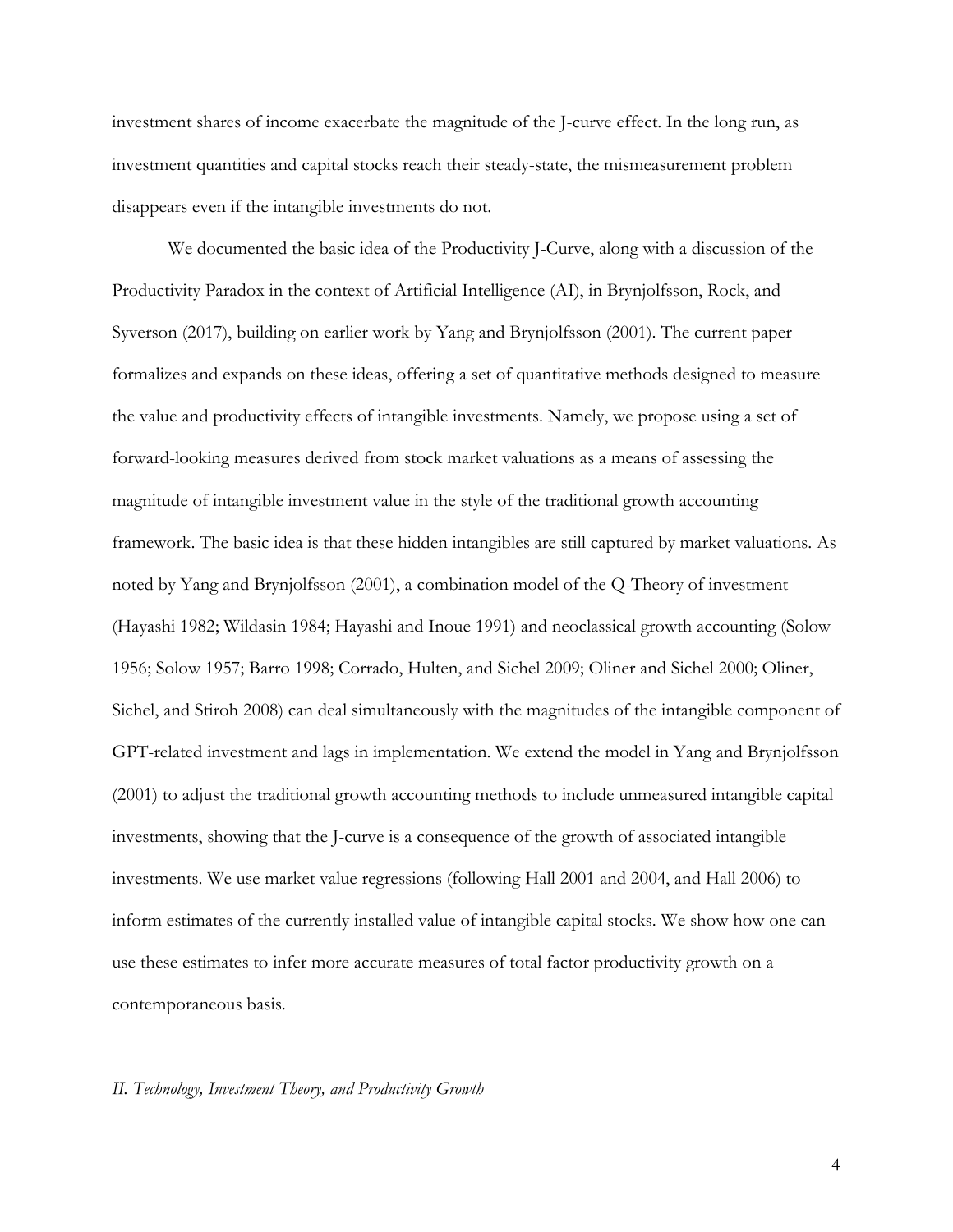Economic historians have emphasized the transformative effects of GPTs in history. We mentioned the work of David (1990), Allen (2009), and Acemoglu and Robinson (2013) above. Rosenberg and Trajtenberg (2004) identify the Corliss steam engine as an "icon of the Industrial Revolution," shifting population centers from rural to urban areas as water power was abandoned in favor of steam. Crafts (2004) explores the contribution of steam power to growth in greater detail for the British economy during the Industrial Revolution. Lipsey, Carlaw, and Bekar (2006) offer a list of possible GPTs (including electrification, mass production, and the factory system), also relating those inventions to the presence of the Productivity Paradox. Bresnahan (2010) conducts a wide review of the GPT concept, making the point that the modern era's information and communication technologies (ICT) broadly constitute a GPT with transformative effects on the economy. Particularly relevant to our analysis work Helpman and Trajtenberg (1994) which notes how general purpose technologies can generate alternating periods of investment and harvesting.

We focus in this paper on the most recent potential GPT: artificial intelligence. AI, and in particular the subfield of AI called machine learning (ML), is potentially pervasive, improves over time, and can spawn complementary innovation, meeting the Bresnahan and Trajtenberg (1995) criteria for a GPT. We would therefore expect, after an implementation lag period, for AI to significantly impact economic growth as other GPTs have (Brynjolfsson, Rock, and Syverson 2017; Cockburn, Henderson, and Stern 2018; Aghion, Jones, and Jones 2017; Agrawal, McHale, and Oettl 2018; Trajtenberg 2018). Nevertheless, the formal arguments presented here are applicable to other technologies and intangible capital accumulation more generally. The GPT context is useful because this is where we expect firm investment in unmeasured intangible capital goods to be large. Incremental innovations that do not transform productive activity are likely well captured by standard models. The complementary innovations necessitated by GPTs motivate our approach. If it were not necessary to transform existing business processes via complementary intangible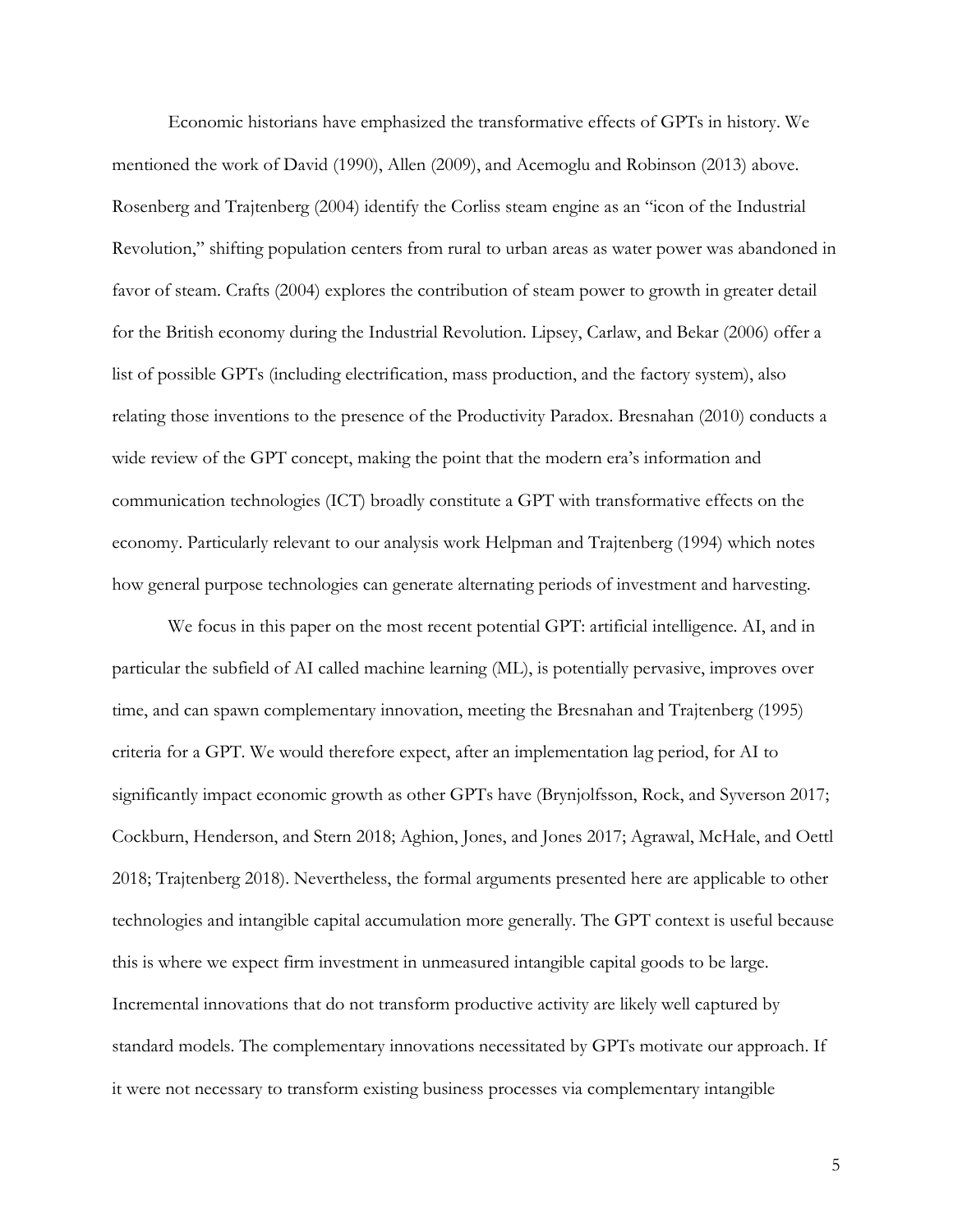investments, new GPTs would immediately boost output in straightforward and measurable ways. Creating complementary innovation both introduces implementation lags and predisposes the new intangible capital accumulation dynamics to mismeasurement.

Part of the productivity growth slowdown of the past decade may be due to these dynamics.<sup>[2](#page-6-0)</sup> We argued in earlier work that implementation and restructuring lags are a possible explanation for the juxtaposition of optimism about AI's potential and currently low productivity growth (Brynjolfsson, Rock, and Syverson 2017). An alternative explanation is that the current technological promise is unfounded (Gordon 2015) and we are in a period of secular stagnation (Summers 2015). A third story is that mismeasurement of productivity growth can arise from changes in measures of output quality, consumer surplus, or price indices, particularly for digital goods (Brynjolfsson, Eggers, and Gannamaneni 2018a, 2018b; Goolsbee and Klenow 2018). Syverson (2017) shows that that these types of mismeasurement, while important, are likely to be insufficient to explain the productivity growth decline. We focus instead on a different type of mismeasurement: the forgone output due to investment in unmeasured *capital* goods. Identifying these hidden asset values makes it possible to better measure true productivity growth.

Intangible assets are an increasingly important component of economic activity, especially IT-related intangibles (Brynjolfsson and Hitt, 2000; Hall 2000; Hall 2001; Brynjolfsson, Hitt, and Yang 2002; Tambe, Hitt, and Brynjolfsson 2012, Saunders and Brynjolfsson 2016). This has led to numerous updates to the standard growth accounting frameworks and an emphasis in recent productivity studies on IT's role in productivity dynamics (Jorgenson and Stiroh 2000; Marrano, Haskel, and Wallis 2009; Corrado, Hulten, and Sichel 2009; Byrne, Oliner, and Sichel 2013; Byrne, Fernald, and Reinsdorf 2016), and specifically in the ICT-as-GPT case in (Basu, Fernald, Oulton,

<span id="page-6-0"></span> $2$  Of course, there are many other possible explanations. For instance, Acemoglu (2002) argues that "an acceleration in skill bias could cause a TFP slowdown because it creates an imbalance in the composition of R&D."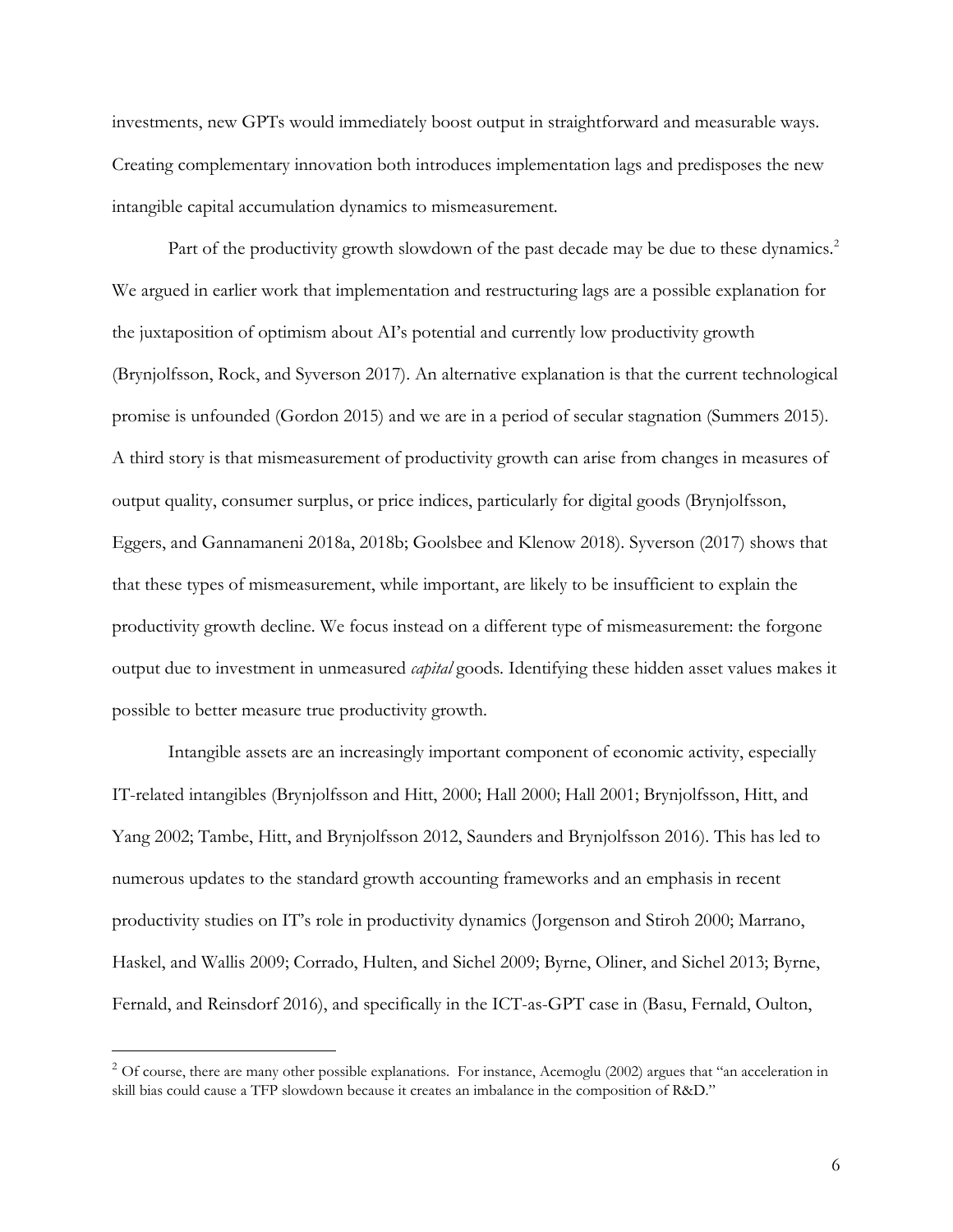and Srinivasan 2003). Haskel and Westlake (2017) argue that intangible capital tends to have high fixed costs, low marginal costs, spillovers, and complementarities with other assets.<sup>[3](#page-7-0)</sup> Further, the existence of significant intangible assets might explain the relatively poor historical performance of Tobin's Q (the ratio of a firm's market-to-book value) in explaining capital investment (Crouzet and Eberly 2018). Accounting for organizational investments, human capital, and business processes can strengthen the link between observed investment and asset prices (Eisfeldt and Papanikolaou 2013, 2014; Peters and Taylor 2017; Kogan et al. 2017; Andrei, Mann, and Moyen 2018).

Our approach applies the Q-theory of investment to recover the portion of productivity growth attributable to unmeasured intangible capital outputs. To adjust aggregate productivity estimates from a growth accounting framework for intangible output, we need to know 1) the growth rates of tangible investment and capital, and 2) the quantity of intangible investment per unit of correlated tangible investment. We empirically pin down this second component from the estimation of market value regressions. Part of Q is treated as intangible capital instead of excess valuation over asset replacement costs. When we observe a firm's market value rise by an amount greater than observed investment, we infer the difference as reflecting the value of intangible capital investments that were correlated with the tangible investment. We call these correlated intangible investments *intangible correlates*. Our framework also handles the case in which intangible capital is used to produce more intangible capital.

The Productivity J-Curve that we describe in this paper is related to, but distinct from, the trade balance J-curve discussed in Rose and Yellen (1989) and Magee (1973).<sup>[4](#page-7-1)</sup> Their J-curve describes how trade balances react over time to changes in real exchange rates.<sup>[5](#page-7-2)</sup> The similarity between the two J-curves is that there is a change in the sign of derivatives of focal quantities with

<span id="page-7-0"></span><sup>3</sup> They refer to the "4 S's" of intangible capital: sunk costs, scalability, spillovers, and synergies.

<span id="page-7-1"></span><sup>4</sup> We thank Larry Summers for suggesting how the dynamics we model are similar to the trade J-curve..

<span id="page-7-2"></span><sup>5</sup> Assuming export prices between countries are sticky, one country depreciating its currency makes sticky-priced imports (exports) more (less) attractive, while later prices adjust and foreign import demand increases.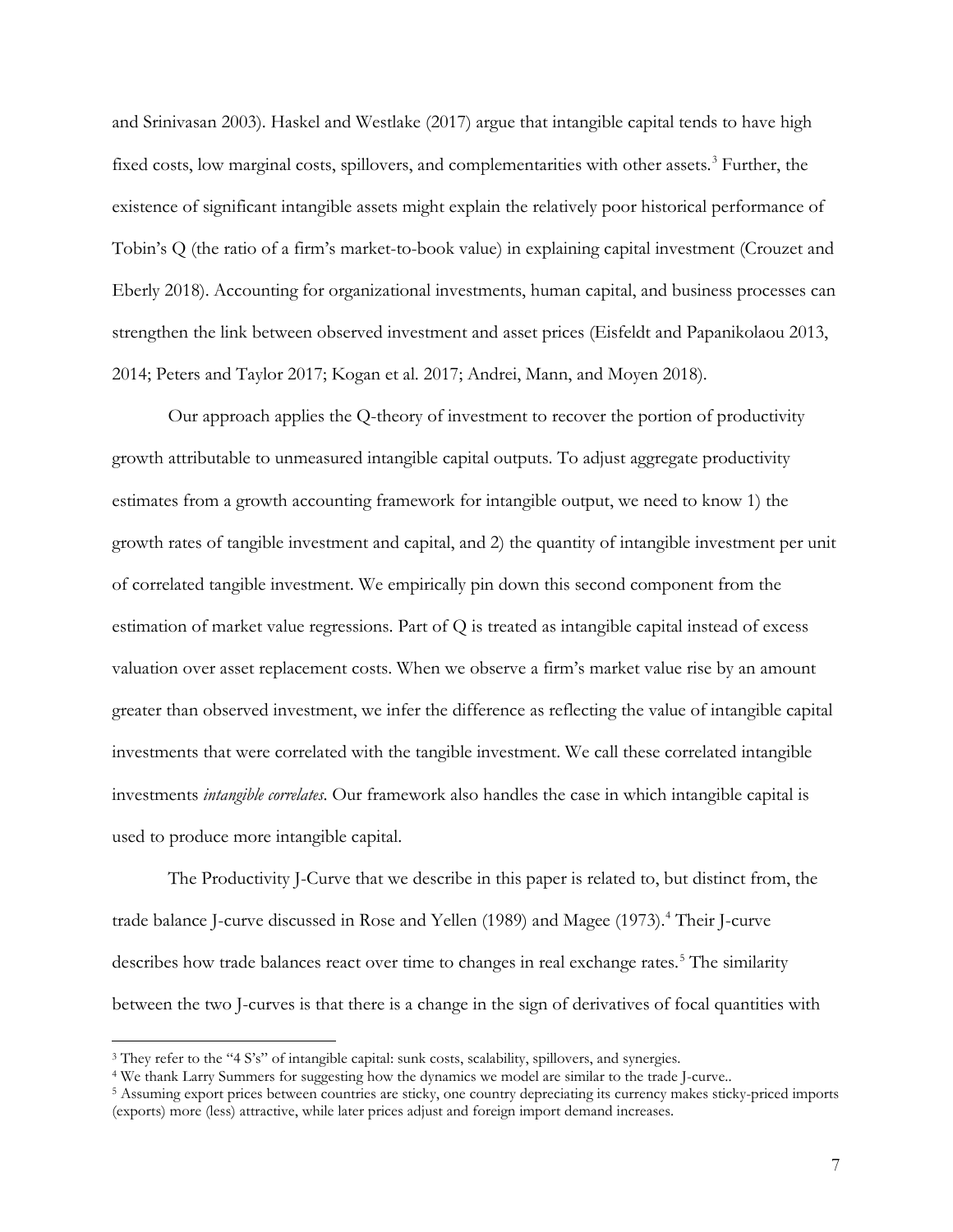respect to time as time passes (trade balances in the earlier case, productivity in this one), reflecting the adjustment of production processes in response to an external shock. In Rose and Yellen, the shock comes from a large change in exchange rates. In our paper, it is from a large technological innovation.

# *III. Growth Accounting in the Presence of Unmeasured Intangible Investment*

Our setup builds on the approach of Yang and Brynjolfsson (2001) as follows. Suppose a competitive firm produces output with a general constant returns to scale production function. Then

$$
Y = pF(K, N, A) \quad (1)
$$

where *Y* is the final goods output of the firm, *p* is the price of final goods output (stable over time), *K* is the vector of capital goods, *N* is the vector of variable inputs (e.g., labor), and *A* represents the level of total factor productivity at time *t*. With flexible capital and input prices (*r, w)*, we have the following, with *g* denoting a growth rate:

$$
g_Y = \frac{\dot{Y}}{Y} = \frac{p(F_K \dot{K} + F_N \dot{N} + F_A \dot{A})}{Y} = \left(\frac{rK}{Y}\right)g_K + \left(\frac{wN}{Y}\right)g_N + g_A \quad (2)
$$

$$
g_K = \frac{\dot{K}}{K}; \ g_N = \frac{\dot{N}}{N}; \ g_A = \frac{\dot{A}}{A}
$$

Values with an upper dot represent the total derivative with respect to time.

In words, one can decompose the growth in output over time into the growth in capital stock multiplied by capital's share of output plus the growth in flexible input quantity multiplied by the expenditure share of flexible inputs and a final total factor productivity growth term. This last term is the familiar Solow Residual. It represents an improvement in productive efficiency, or more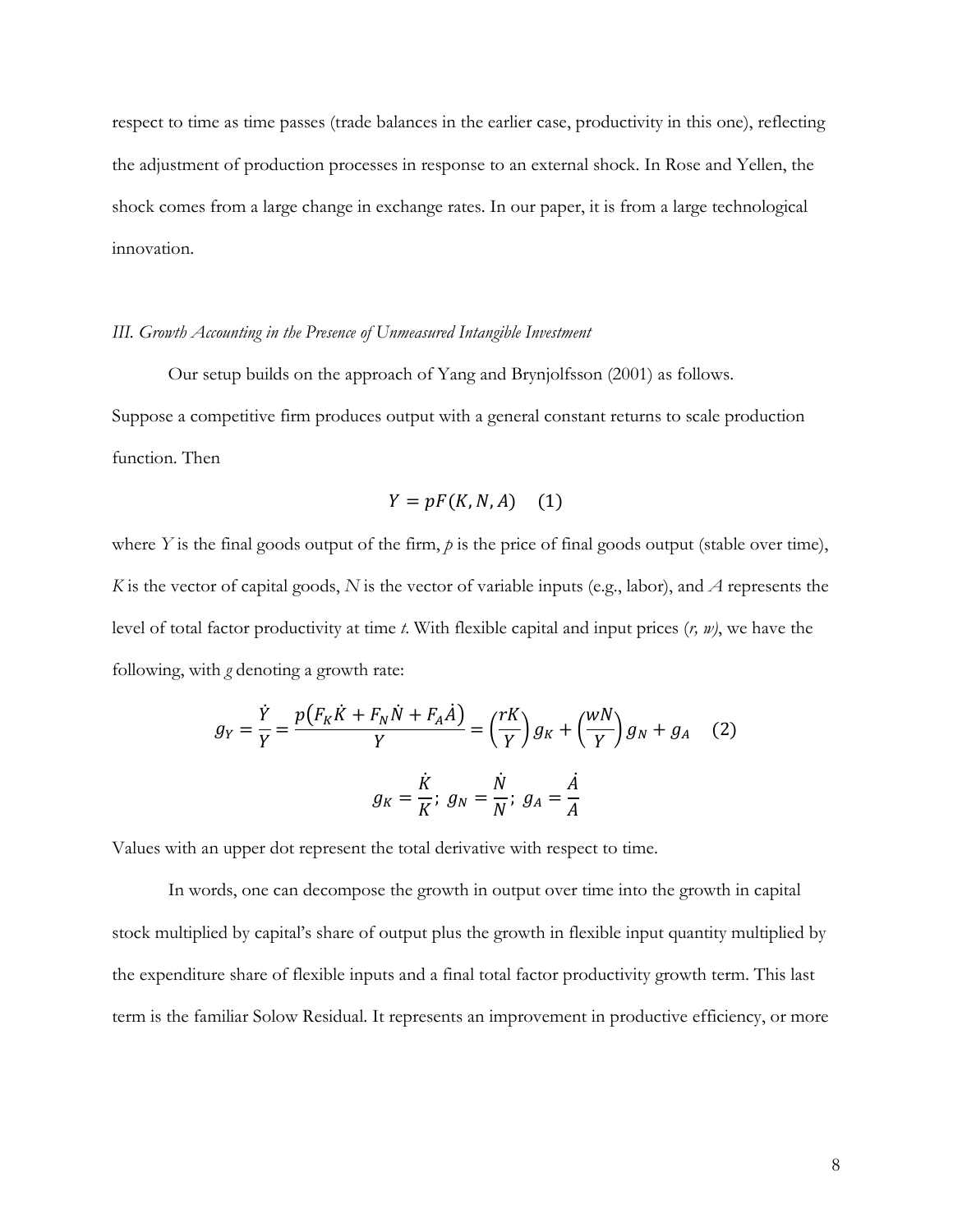modestly a kind of "measure of our ignorance" in how a firm converts inputs to outputs.<sup>[6](#page-9-0)</sup> Equation (2) is the basis for traditional growth accounting, which we revisit in equation (9) with an adjustment for unmeasured intangible investments.

To incorporate adjustment costs, we modify (1) following Lucas (1967):

$$
Y = pF(K, N, I, A) \quad (3)
$$

Now the production function incorporates an investment term *I* with market price *z* such that the total cost of investment in one unit of capital goods is  $(z - pF)$ . *F* is assumed non-increasing and convex in *I* to represent the idea that adjustment costs grow increasingly costly for larger *I*. In other words, the firm must forgo an increasing amount of output as its rate of capital investment increases. This helps explain why firms cannot, for example, instantaneously replicate the capital stocks of their competitors without incurring larger costs.

We can relate firm investment behavior to market value using this production function.<sup>[7](#page-9-1)</sup> For the price-taking firm, market value equals the sum of the capitalized adjustment costs. The firm must solve:

$$
\max_{I,N} \left[ \int_0^\infty \pi(t) u(t) dt \right] = V(0)
$$
  
where  $\pi(t) = pF(K, N, I, A) - w'N - z'I$   
 $dK$ .

and 
$$
\frac{dK_j}{dt} = I_j - \delta_j K_j \ \forall j = 1, 2, ..., J.
$$
 (4)

That is,  $K_i$  is the capital stock of type *j* (indexes capital variety),  $N$  is a vector of flexible inputs,  $u(t)$ denotes the compound discount rate at time *t*, and  $\delta_j$  is the depreciation rate of capital of type *j*. As in Yang and Brynjolfsson (2001), *F* is assumed non-decreasing and concave in *K* and *N*. With

<span id="page-9-0"></span><sup>6</sup> Abramovitz, Moses. "Resource and output trends in the United States since 1870." In *Resource and output trends in the United States since 1870*, pp. 1-23. NBER, 1956.

<span id="page-9-1"></span><sup>7</sup> See, for example, Hayashi (1982), Wildasin (1984), and Hayashi and Inoue (1991).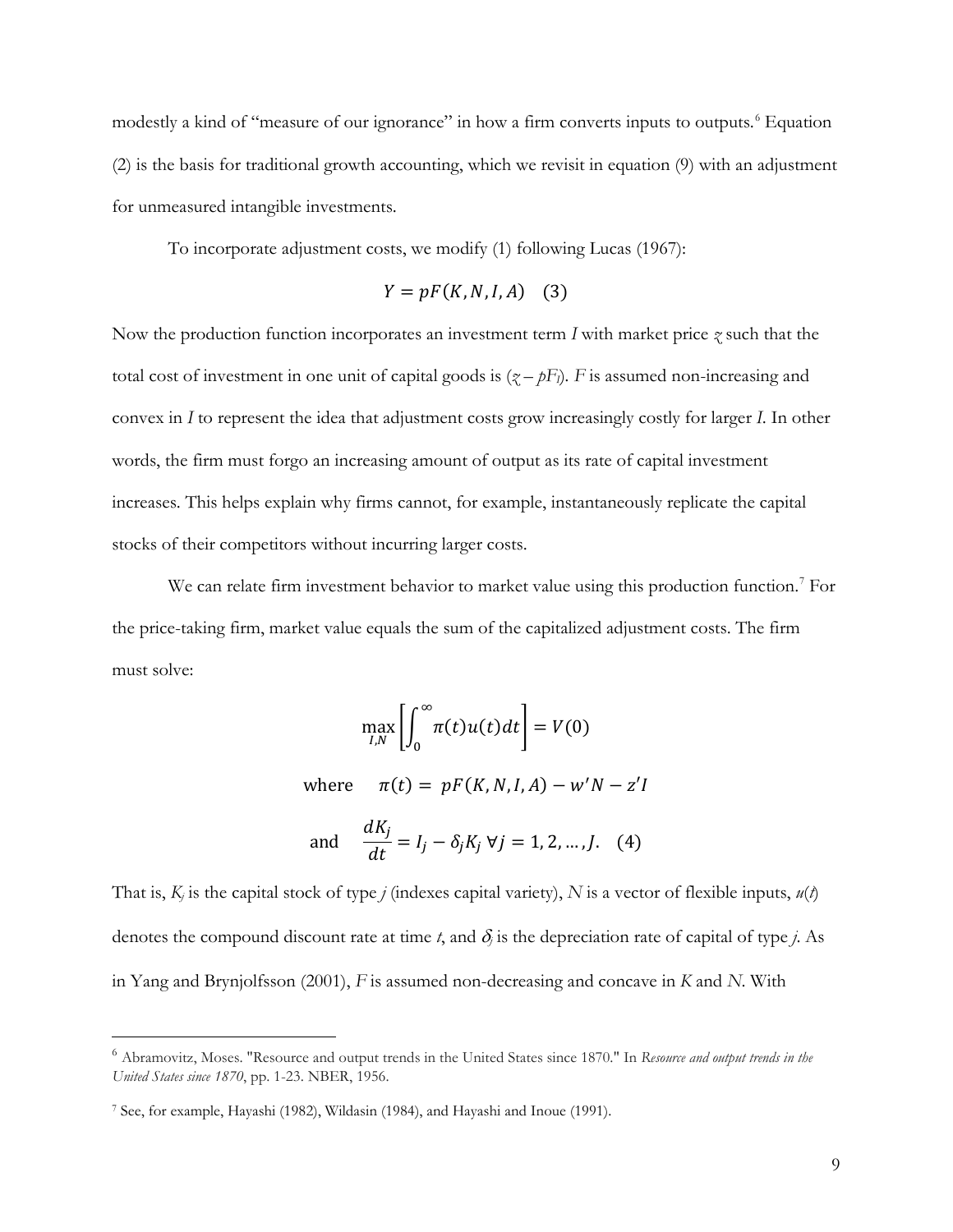homogeneity of degree one for *F*, we get the solution to the maximization of the Hamiltonian in (5) at time 0:

$$
H(K, N, I, A) = (pF(K, N, I, A) - w'N - z'I)u(t) + \sum_{j=1}^{J} \lambda_j (I_j - \delta_j K_j)
$$
 (5)

with constraints:

 $\overline{a}$ 

$$
\frac{\partial H}{\partial \lambda_j} = \dot{K}_j = I_j - \delta_j K_j \quad \forall j \in \{1, 2, ..., J\}, \forall t \in [0, \infty]
$$
\n
$$
\frac{\partial H}{\partial K_j} = -\dot{\lambda}_j = p F_{K_j} u - \lambda_j \delta_j \quad \forall j, \forall t
$$
\n
$$
\frac{\partial H}{\partial I_j} = 0 = (p F_{I_j} - z_j) u + \lambda_j \quad \forall j, \forall t
$$
\n
$$
\frac{\partial H}{\partial N_i} = 0 = (p F_{N_i} - w_i) u \quad \forall i \in \{1, 2, ..., L\}, \forall t
$$
\n
$$
\lim_{t \to \infty} \lambda(t) K(t) = 0
$$

leading to an equation for the value of the firm:

$$
V(0) = \sum_{j=1}^{J} \lambda_j(0) K_j(0) \qquad (6)
$$

Equation (6) shows that the value of the firm at  $t = 0$  is the sum over all varieties of the capital stock quantities multiplied by the "shadow price" of investment of the respective varieties. In

our context, this shadow price reflects adjustment costs.<sup>[8](#page-10-0)</sup>

$$
c'\left(\frac{k_t - (1 - \delta)k_{t-1}}{k_{t-1}}\right) = q_t - 1 = \lambda_t - 1
$$

<span id="page-10-0"></span><sup>&</sup>lt;sup>8</sup> Following equation (6) in Hall (2000), if  $\lambda_i$  represents the marginal q value (incremental market value created divided by asset replacement cost), then the marginal adjustment cost for the firm (set by the firms' competitors) at its chosen capital investment rate is set by:

Where  $c'(x)$  is the marginal adjustment cost function and  $\delta$  is the depreciation rate of capital. In this case, there are no unmeasured intangible correlates, only adjustment costs of investment. Our framework below allows for both adjustment costs and unmeasured intangibles. In that case, the sum of these two elements is our  $\lambda$  value. (One interpretation of this summation is that capitalized convex adjustment costs are, in effect, a nonlinear component of correlated intangible investments.)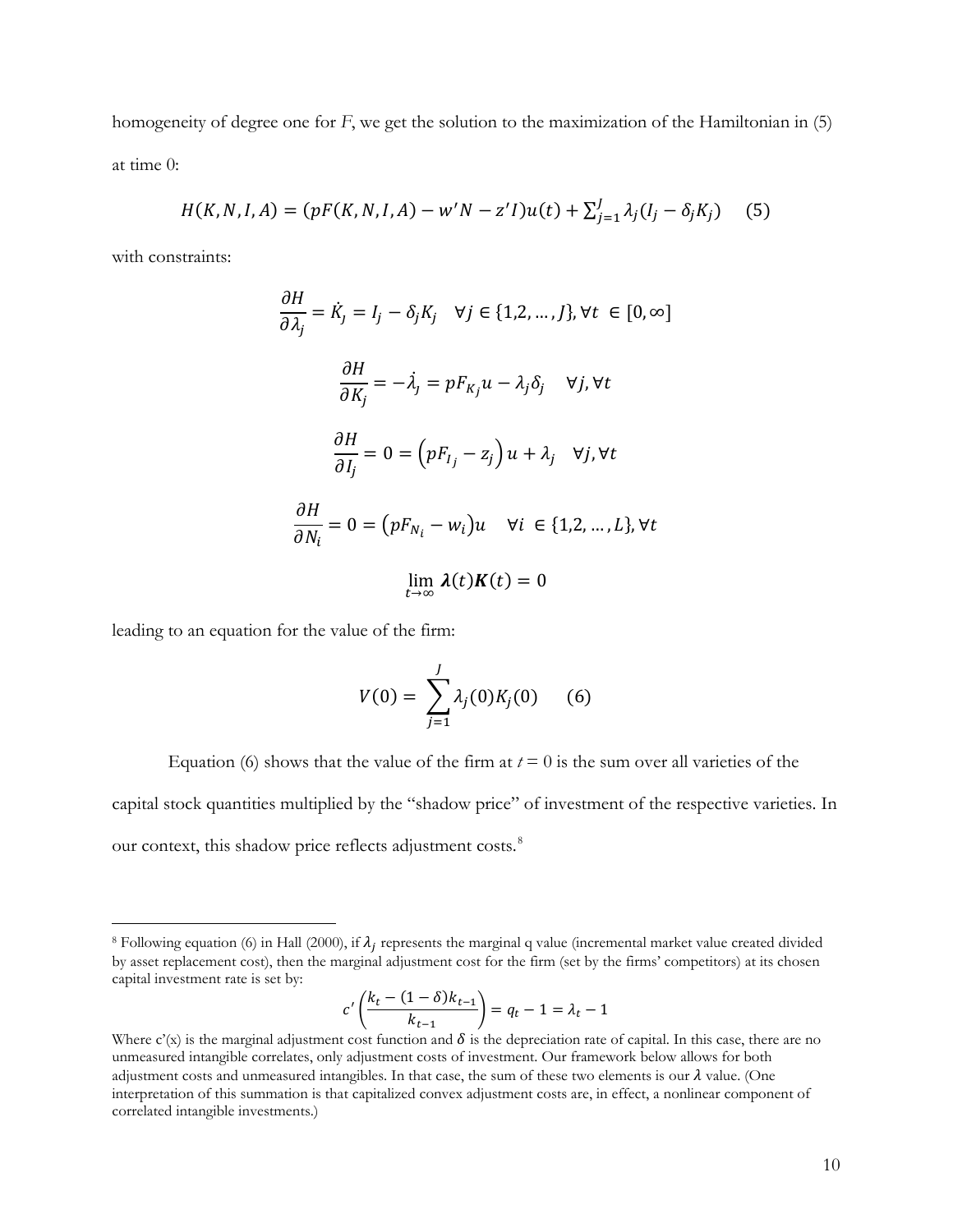Assuming all asset stocks are measured correctly and market prices correctly represent the value of claims on publicly traded firms, equation (6) suggests that a regression of firm value on dollar quantities of asset varieties will yield a coefficient vector that represents the average present value of one unit of each type of capital. In a frictionless efficient market, that vector would contain values of one for all assets. In the presence of adjustment costs, however, the coefficient will be greater than one.

We can extend this logic to unmeasured intangible GPT investments that are complementary to tangible assets. Suppose a firm adopting a new GPT must invest proportionately in two assets: computer equipment and firm-specific GPT specialist training (e.g., training AI engineers). For a firm with a measurable quantity of tangible computer equipment, the estimated shadow price coefficient for the computer equipment investment will exceed the "true" computer equipment coefficient by the amount necessary to represent the value of the complementary training as well. The specialist training is not capitalized on the firm's formal balance sheet, yet the financial market must also value the future service flows from training if no arbitrage conditions are to hold. The market value premium over book value implies a Tobin's Q above unity; the value of the firm is higher than the simple replacement cost of its *observed* assets.

When we examine data from financial markets, we find that technology firms have, on average, considerably higher values of Q. This suggests that they have either higher levels of adjustment costs, intangible correlated investments relative to booked assets, or both. This is consistent with the idea that implementing a new GPT requires complementary intangible investment to reorganize production.

In a growth accounting framework, the value of final goods in any given year is divisible into the value of consumption goods and the value of capital goods as follows:

$$
p_c C + zI = Y = p_y F(K, N, I) = p_y F_n N + p_y F_k K + p_y F_I I = wN + rK + (z - \lambda)I \tag{7}
$$

11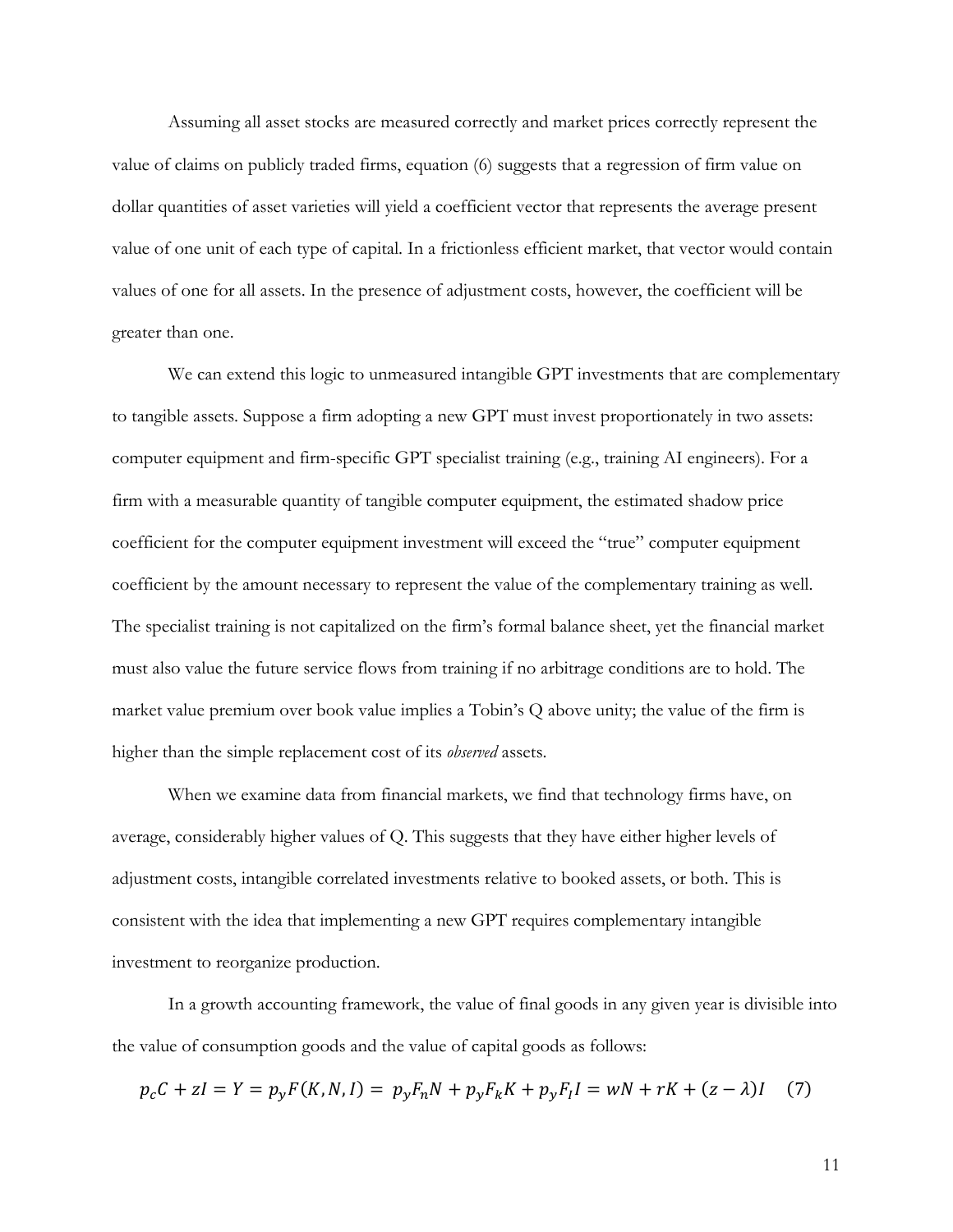alternatively, the total payments to capital (including intangible stocks) and labor are:

$$
p_c C + zI + (\lambda - z)I = wN + rK
$$

This is the growth accounting identity. The value of consumption goods plus the value of capital investment is equal to total output *Y.* This, in turn, is equal to the total income of flexible inputs, capital rental costs, and investment (both measured and unmeasured).<sup>[9](#page-12-0)</sup>

If the  $(\lambda - z)I$  value of capital goods production goes unmeasured, then part of the expenditure on capital goods is missing when the growth decomposition is performed. In the context of a GPT, this means that much of the training, the investment in implementing new decision processes, the reorganization costs, and the incentive designs necessary to generate productive service flows from GPT capital are left out.

If the economy is accumulating the new GPT-related capital faster than it accumulates measurable capital, TFP will be underestimated. To see why, we can update the growth decomposition equation as follows:

$$
g_Y = \frac{\dot{Y}}{Y} = \frac{p(F_K \dot{K} + F_N \dot{N} + F_I \dot{I} + F_A \dot{A})}{Y}
$$
 (8)

Following the first order conditions for the Hamiltonian above, we have

 $\overline{a}$ 

$$
\lambda_j(0) = (z_j - pF_{I_j}) \quad \text{and}
$$

$$
g_Y = \left(\frac{pF_K K}{Y}\right)\left(\frac{\dot{K}}{K}\right) + \left(\frac{pF_N N}{Y}\right)\left(\frac{\dot{N}}{N}\right) + \left(1 - \frac{\lambda}{Z}\right)\left(\frac{zI}{Y}\right)\left(\frac{\dot{I}}{I}\right) + \left(\frac{F_A A}{Y}\right)\left(\frac{\dot{A}}{A}\right) \quad (9)
$$

There are several differences between this expression and the typical growth accounting equation (2). Because expressions like (2) are the standard method of computing TFP growth, deviations between the true growth decomposition (9) and the decomposition as implemented (2) reflect the sources of TFP mismeasurement.

<span id="page-12-0"></span><sup>9</sup> This framework assumes that the firm's Hamiltonian can be aggregated to the economy level, as does the standard growth accounting framework. This is not always the case (Houthakker 1955; Basu and Fernald 1997).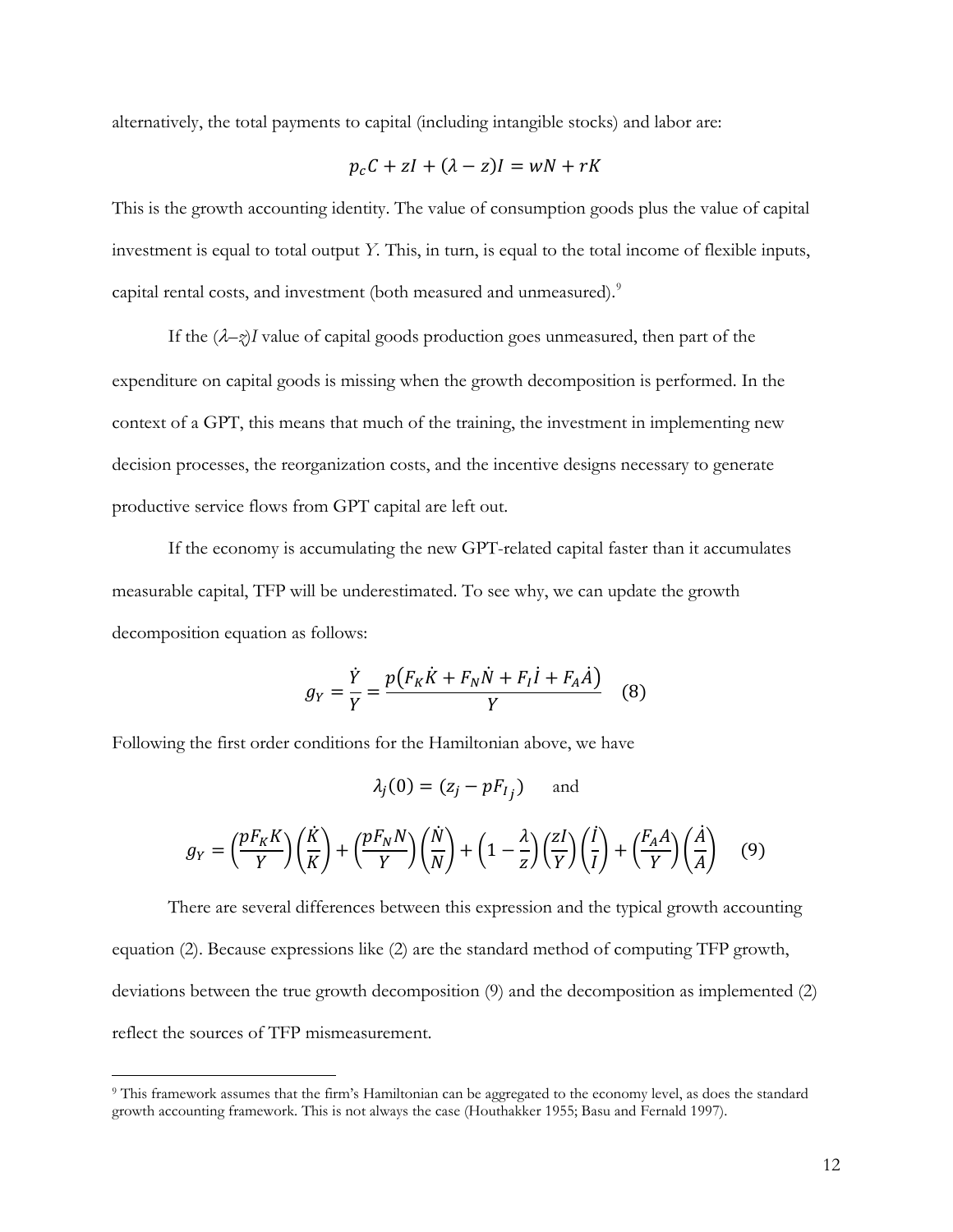The first difference is in the first term on the right side of (9). The capital services' share of income needs to be adjusted to account for the capital services from intangibles. Given homogeneity of degree one in the production function, the adjustment is:

$$
\frac{pF_K K}{Y} = 1 - \left(\frac{wN}{Y}\right) + \sum_{j=0}^{J} \left(\frac{\lambda_j}{z_j} - 1\right) \left(\frac{z_j I_j}{Y}\right) \tag{10}
$$

Where *j* indexes different capital varieties. In (2), the summation term was omitted from the value of capital's output share and so in a standard growth decomposition would be rolled into measured productivity growth. The difference between the capital share of income without unmeasured intangibles and the adjusted capital share is equal to the summation term in (10). Labor's share of income remains the same under either setup. This is why the left side of (10) is stated precisely as the residual income share without labor added to the summation term.

The true growth decomposition (9) also clearly shows in its second-to-last term the investment component missing from (2). The contribution to output growth of this term would also be subsumed into productivity growth when applying decomposition (2).

Denote with  $g^*_{TFP}$  the productivity growth measure derived from the true decomposition (9)—i.e., the final term in that expression. Denote the productivity growth measure derived from a standard decomposition (2) as  $g_{TFP}$ . Taking the difference gives us an expression for the measurement error in productivity growth:

$$
g_{TFP}^* - g_{TFP} = \sum_{j=0}^J \left(\frac{\lambda_j}{z_j} - 1\right) \left(\frac{z_j I_j}{Y}\right) \left(g_{I_j} - g_k\right) \tag{11}
$$

where *j* indexes the capital variety type. This equation states that the measurement error in TFP growth is the sum of the differences between investment growth rates in a given capital variety and the overall growth rate of capital, multiplied by the investment share of observable income and the per-observable–investment-unit value of intangible correlates and adjustment costs. With a fixed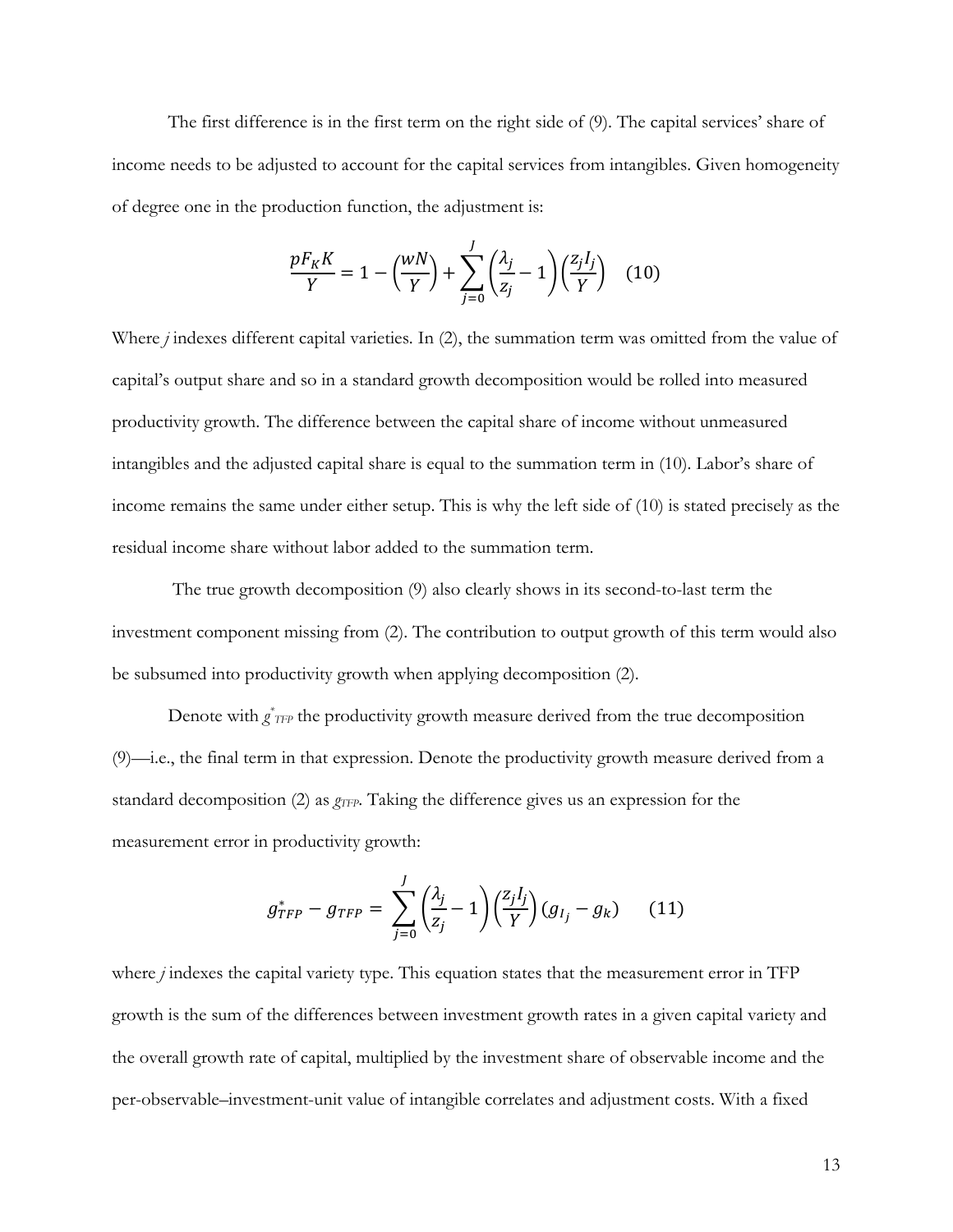multiplier and investment share of income, the growth rate differential between investment and overall capital drive the dynamics of measurement error.

If the shadow price of technological investment is simply the market price of the investment good, so that  $\lambda/z = 1$ , there is no missing growth in output. However, for GPTs, it is likely that there will be a need for extensive unmeasured investments that correlate with tangible capital goods production, making  $\lambda/z$  greater than one. Because investment share of measurable output (zI/Y) is positive, the sign of productivity mismeasurement will depend on the difference between the growth rates of *investment* in GPT capital and the *installed stock* of GPT capital. Therefore, if GPT diffusion leads to a period of differential growth rates of intangible investments and intangible stocks—and we offer intuition below for why this is likely to be the case—then measured and true productivity growth will diverge during that period. In the long run, if the economy reaches steady state, the two growth rates will converge and productivity will no longer be mismeasured, even in the presence of unmeasured intangibles.

#### *IV. The Productivity J-Curve*

 The most straightforward way to understand the Productivity J-Curve is to consider foregone output used to produce unmeasured capital goods. Suppose a company wants to become more "data-driven" and reorganize its production processes to take advantage of new machine learning prediction technologies (Brynjolfsson and McElheran 2016). This firm might want, for example, to change its labor mix to build more software and to teach its customers to order products online instead of in person. While the company develops online product ordering applications and business processes for that purpose, it will not be able to use those investment resources to produce more final goods inventory. At the same time, though, the capital assets the

14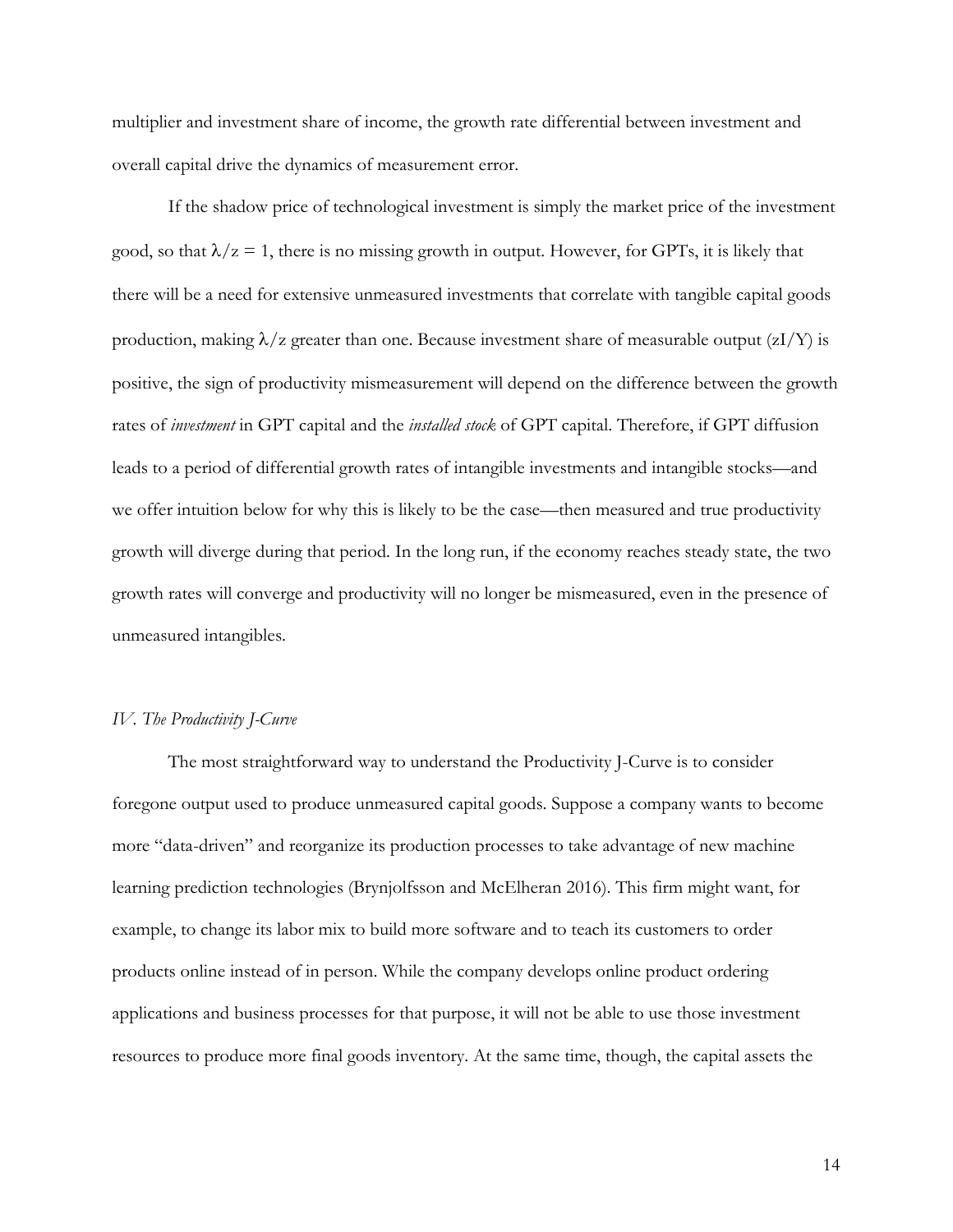firm *is* building—institutional software knowledge in the company, hiring practices, organization building, and customer retraining to use digital systems—are left unmeasured on the balance sheet.

On the margin, the (present-discounted and risk-adjusted) value of these unmeasured assets equals the costs incurred to produce them. But during the period in which that output is foregone, the firm's (traditionally measured) productivity will suffer because it will seem as though the company produces proportionately less output relative to its inputs. Later, when those hidden intangible investments start to generate a yield as inputs, it will seem as though the measured capital stock and employed workers have become much more productive. Therefore, in early investment periods productivity is understated, whereas the opposite is true later when investment levels taper off.

The mismeasurement in this example regards a J-curve in productivity *levels*, and we derive a general expression describing its evolution below. That said, a similar J-curve exists for productivity *growth rates*. The math behind this growth rate J-curve is precisely that from our analysis above and is summarized in equation (11). The underlying intuition is very much like that for the J-curve in the productivity level. Early in the GPT diffusion process, intangible investment growth is likely to be larger than intangible capital stock growth. With missed output growth dominating missed input growth, measured TFP growth is lower than true TFP growth. Later in the GPT diffusion process, investment growth slows below the growth rate of the installed intangible stock. Measured productivity growth then exceeds its true level. Eventually the growth rates equalize in steady state, and productivity mismeasurement disappears.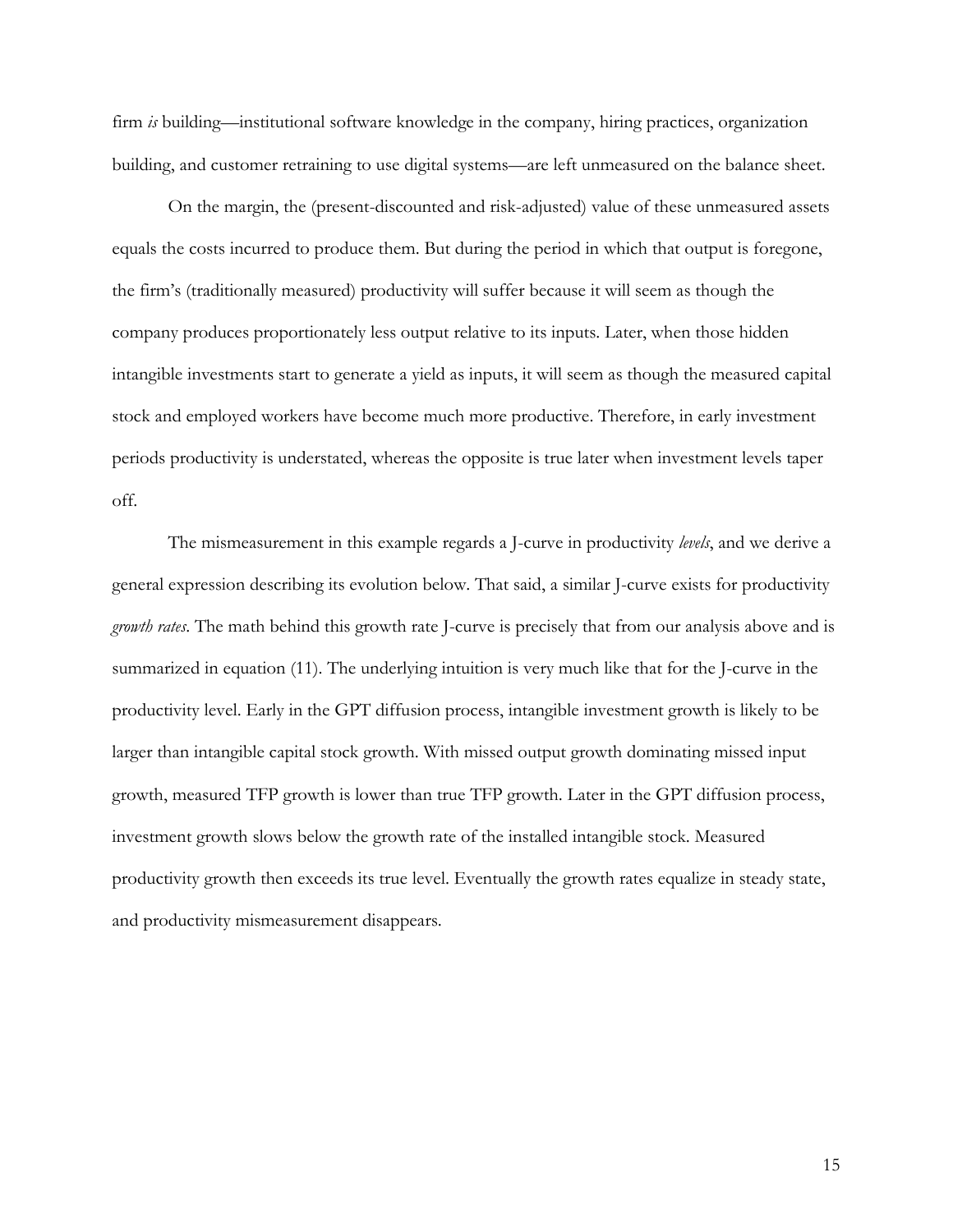

The mathematics behind the J-curve in level terms follow from equation (7). Differentiating our earlier production function (assuming numeraire output price for simplicity) yields:

$$
dY = F_K dK + F_N dN + F_I dI + F_A dA = r dK + w dN + (z - \lambda) dI + F_A dA \quad (12)
$$

If we have measured capital service flows, labor service flows, and we know investment prices and their installed shadow values, we can back out the component of output driven by productivity improvements *dA.* In efficiency units and log terms (for an ordinary Cobb-Douglas production function):

$$
\ln(Y + \lambda I) = \ln(A) + \alpha \ln(K) + (1 - \alpha) \ln(N)
$$

$$
\ln(Y + zI) = \ln\left(\frac{Y + zI}{Y + \lambda I}\right) + \ln(A) + \alpha \ln(K) + (1 - \alpha) \ln(N) \tag{13}
$$

That is, with factor shares of  $\alpha$  and 1- $\alpha$  for capital (including investment) and labor (respectively), we now see that the productivity level decomposition in (13) has an additional term of the ratio of total measured output to total output including intangible correlates and adjustment costs. Fixing a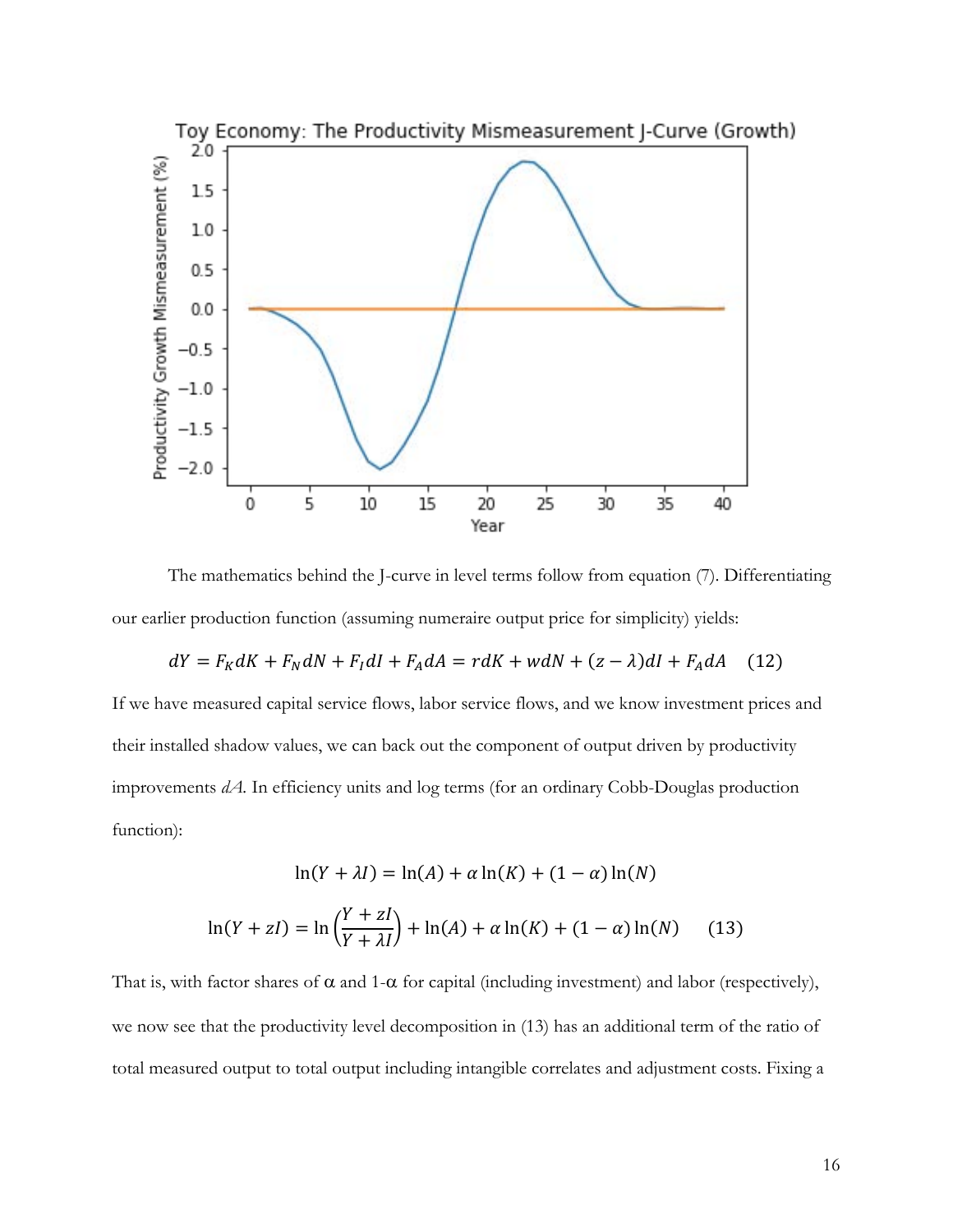multiplier  $\lambda$ , this ratio is always going to be (weakly) less than one, implying a drag on the measured productivity level. But recall that the measure of capital stock *K* includes the intangible investment stock as well. We modify (13) to explicitly include the unmeasured intangible capital stock:

$$
\ln(Y + zI) = \ln\left(\frac{Y + zI}{Y + \lambda I}\right) + \ln(A) + \alpha \ln(K) + (1 - \alpha) \ln(N) \quad (14)
$$

**K** denotes the vector of ordinary capital stocks and unmeasured intangible capital stock. If we have the marginal condition that the present value of investment returns in unmeasured intangibles equals the cost of the investment, in the long run the positive and negative effects of these additional terms on the level of productivity must net out. This is because the total risk-adjusted net present value of capital service flows from unmeasured intangible capital investments must equal the costs to the firm of making those investments.

To see the Productivity J-Curve, consider the case that the stock of intangible capital is zero. In this case, we only have the first negative term creating mismeasurement of productivity. Later, if net investment is zero instead, we only have the intangible component of the positive adjustment term  $\alpha \ln(K)$ , causing an overestimate of the productivity level  $\ln(A)$ .

Recall that the J-curve in productivity *growth* can be seen in the right-hand side of (11). When the growth rate of unmeasured intangible investments exceeds (is lower than) the growth rate of the total capital stock, the true productivity growth rate will exceed (be lower than) the measured productivity growth rate. This effect in either direction is amplified by 1) a large installed-topurchase price ratio  $\lambda$ /z of investment (or large quantities of unmeasured intangible investment required per unit of measured investment) and 2) a large measured investment share of measured output. This latter effect is part of the explanation for the Productivity Paradox; when the economy is in the early stages of accumulating GPT-related capital, measured investment's share of measured output will be relatively low. The figure below shows the total factor productivity growth J-curve.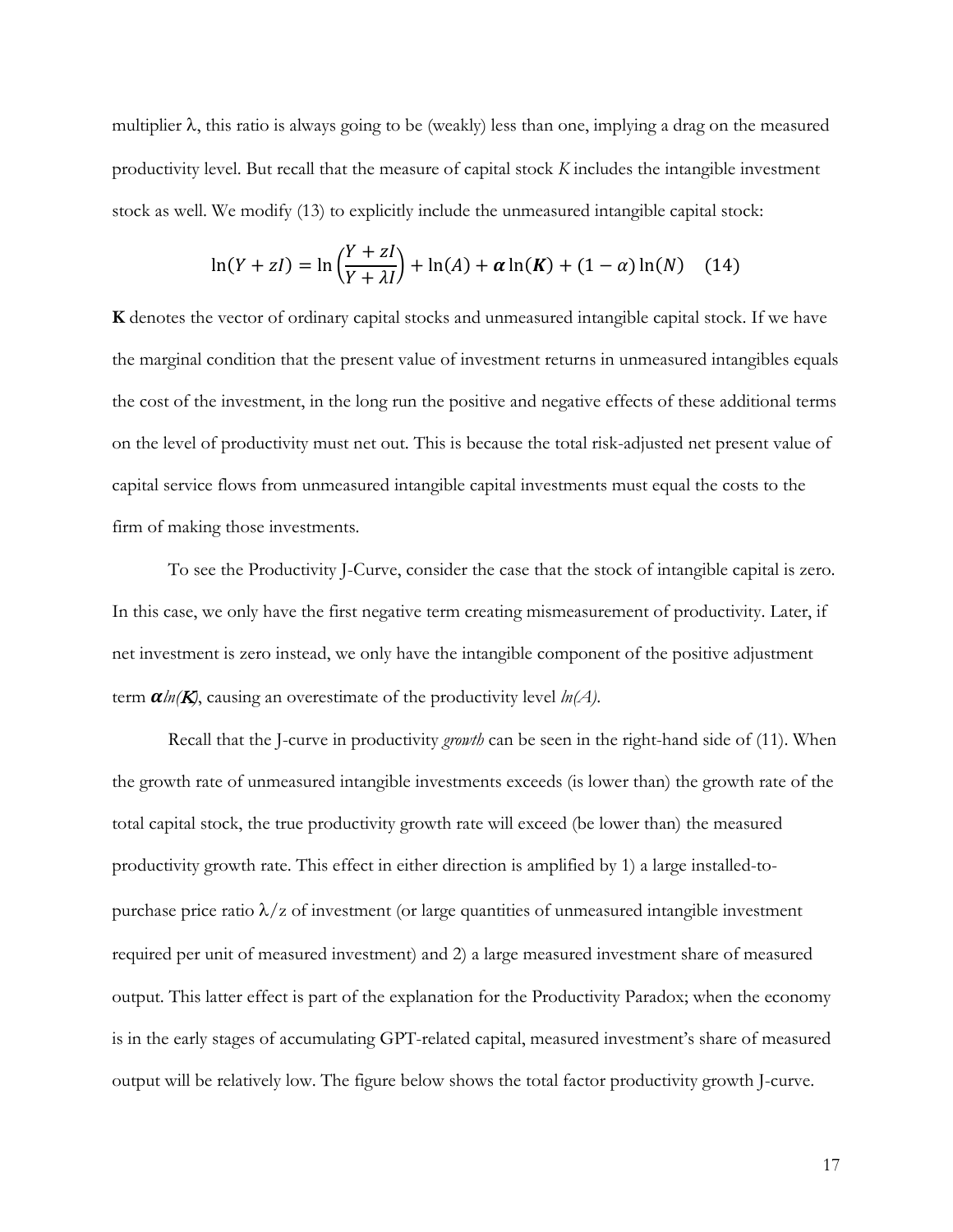Because the values are in growth terms, the sum of overestimates and underestimates need not be zero over time. The *level* impact must necessarily be zero in expectation, however, if assets are efficiently priced.

There is a similar description in equation (5) of Brynjolfsson, Rock, and Syverson (2017), where the mismeasured components of investment and capital stock work against each other to generate the difference between measured and actual productivity growth. In this case, *r* and *z,*  respectively, represent the total prices of capital and investment (adjusted to account for intangible quantities).

$$
g_{TFP_{measured}} - g_{TFP_{corrected}} = \left(\frac{r_{intan}K_{intan}}{Y}\right)g_{K_{intan}} - \left(\frac{z_{intan}I_{intan}}{Y}\right)g_{I_{intan}}
$$
(15)

Note the similarity with equation (11) above. We can extend (15) with (11) to situate this difference in terms of all intangible correlates associated with different capital varieties while separating capital and investment effects. Doing so gives:

$$
g_{TFP_{measured}} - g_{TFP_{corrected}} = \left(\sum_{j=0}^{J} \left(\frac{z_j I_j}{Y}\right) \left(\frac{\lambda_j}{z_j} - 1\right) g_{Kj}\right) - \left(\sum_{j=0}^{J} \left(\frac{z_j I_j}{Y}\right) \left(\frac{\lambda_j}{z_j} - 1\right) g_{Ij}\right)
$$
(16)

The difference in measurement between the standard approach and ours is just the investment share and intangible value-weighted difference in growth rates between capital stocks and investments.

Note that (16) can be rearranged to form a regression specification, in which the intercept is defined by the corrected measure and the coefficient estimates are defined by the investment shares and lambda values:

# $g_{TFP_{measured}} = g_{TFP_{corrected}} + (g_K - g_I)' \beta + \epsilon$  (17)

In steady state, the growth rates of capital and net investment converge, mitigating the mismeasurement problem. In the short run, the deployment of resources of different types to produce outputs of measured and unmeasured varieties can influence the degree to which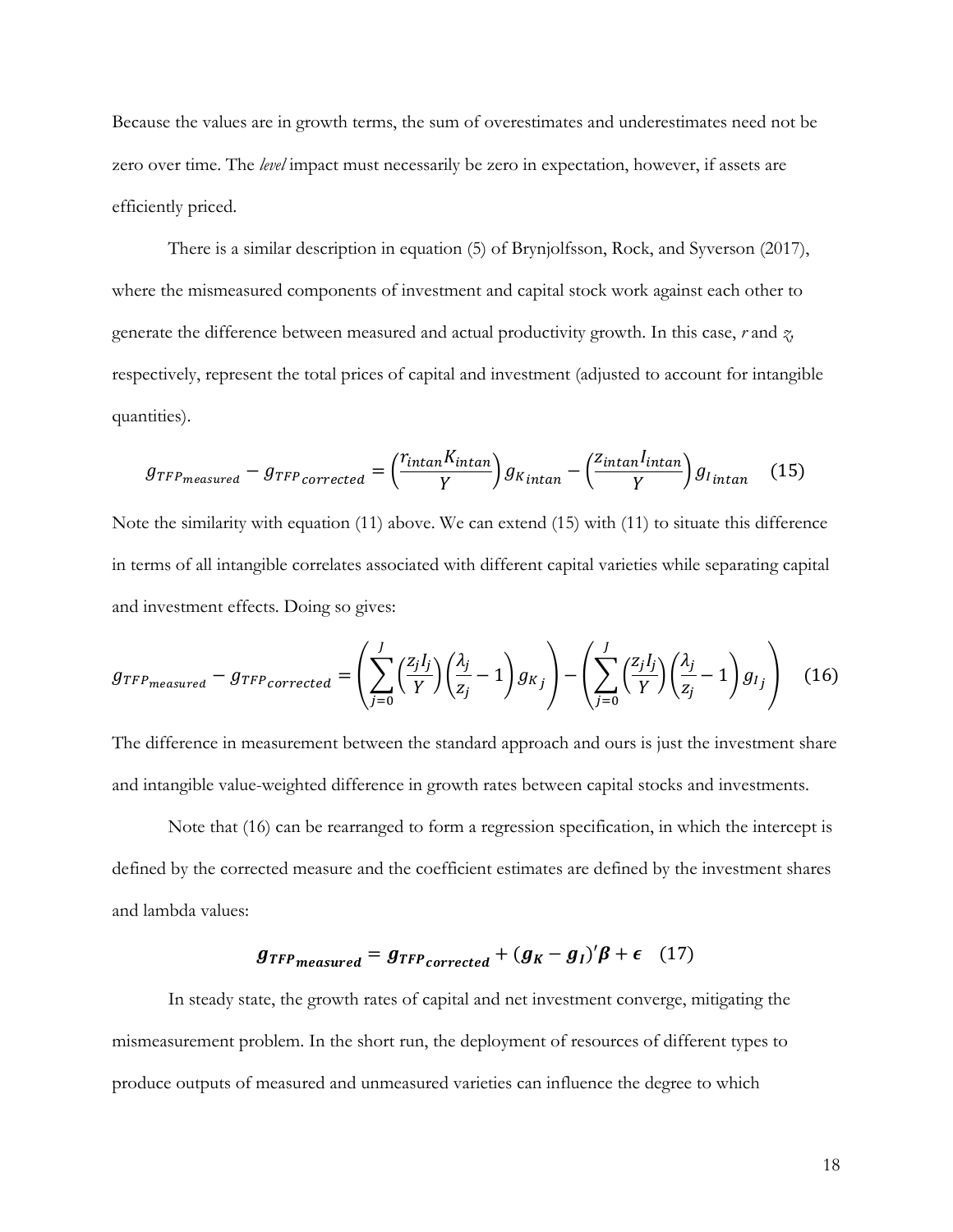productivity growth is mismeasured. These unmeasured intangible capital stocks might be used to produce even more unmeasured intangible assets, in which case the hidden output and hidden input effects can offset each other somewhat. In the case that the rate of intangible capital production accelerates and uses measured capital and labor services in increasingly greater quantities, the J-curve effects are more pronounced.<sup>10</sup> This will also occur if the quantity of intangible correlates (including adjustment costs) per unit of tangible investment increases.

#### *V. Is Hidden AI Capital Investment Already Causing a Productivity Shortfall?*

Gross Domestic Product in the U.S. in 2017 was \$19.5 trillion and in real terms grew at an average annual rate of 2.17% over 2010 to 2017, down from 2.72% per year from 2000 to 2007 (the eight years prior to the Great Recession).<sup>[11](#page-19-1)</sup> This implies that unmeasured intangible capital investment over 2010 to 2017 would need to average \$107 billion per year (= 19.5 trillion \* [2.72% - 2.17%]) in 2017 dollars to explain the entire slowdown in in GDP growth. How much of this slowdown could a Productivity J-Curve for investment in AI and related intangibles explain?

The economy is early in the AI adoption cycle, but recent growth has been impressive. There has been a rapid increase in the use of AI and robotics technology over the past decade (Furman and Seamans 2018). Startup funding for AI has increased from \$500 million in 2010 to \$4.2 billion by 2016 (growing by 40% between 2013 and 2016) (Himel and Seamans 2017). Though concentrated heavily in the information technology sector, overall measurable corporate investment in AI in 2016 was \$26-39 billion, marking 300% growth since 2013 (Bughin et al. 2017). Similarly, international industrial robot shipments since 2004 have nearly doubled overall and almost quadrupled in the consumer electronics industry (Furman and Seamans 2018).

<span id="page-19-0"></span> $10$  There is also a degenerate scenario in which firms shift toward focusing on intangible output production using intangible assets. In this case, the productivity measurement apparatus starts to lose its value.

<span id="page-19-1"></span><sup>&</sup>lt;sup>11</sup> From the Bureau of Economic Analysis GDP statistics.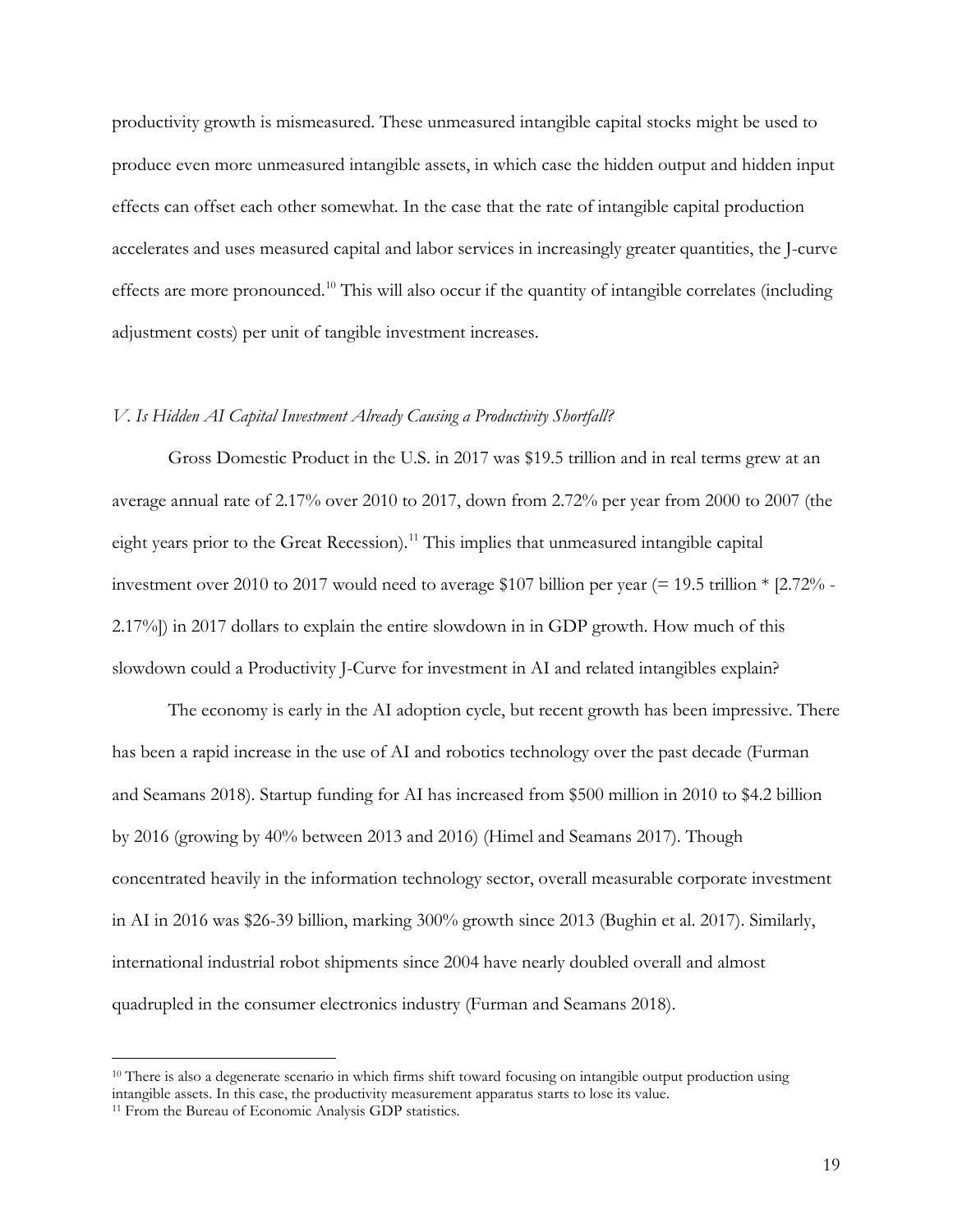For AI to account for the 0.55% of "lost" output in 2017 GDP, the quantity of correlated intangible investments per unit of tangible investment must be between roughly 2.7 and 4.1 times the observable investment values (using the Bughin et al.  $(2017)$  estimate).<sup>[12](#page-20-0)</sup> This is not implausible. Brynjolfsson, Hitt, and Yang (2002) find that the total market value of measured computer capital investments is as much as \$11.8 per \$1 in measured expenditure, with a standard error of \$4.025.<sup>[13](#page-20-1)</sup> None of the intangible "shadow" value will show up in the productivity statistics. Because the foregone output cannot be explained by growth in labor or observable capital inputs alone, the output shortfall will be attributed to slower productivity growth. Further, this investment (discounted and risk-adjusted) will later generate a capital service flow that produces measurable output.

Of course, these numbers are just for 2017, when measured AI investment was several multiples of what it was only a few years prior. Thus analogous pre-2017 values would be notably smaller, and it is unlikely that much of the GDP slowdown gaps in those earlier years would be attributable to AI-related intangibles. However, given that AI investments are likely to continue growing quickly, and the fact that where it exists, AI capital has a high market valuation and as such a considerable shadow value for intangible correlates, we could well be likely entering the period in which AI-as-GPT could have noticeable impacts on estimates of output and productivity growth.

#### *VI. Deploying the Framework Using R&D, Software, and Computer Hardware Investment*

 $\overline{a}$ 

 While the results in the previous section imply AI-related intangibles *per se* have only very recently been large enough to noticeably affect measured output and productivity, other technology-

<span id="page-20-0"></span><sup>&</sup>lt;sup>12</sup> The required forgone output in 2017 was \$107 billion. Dividing by the low observed investment figure of \$26 billion implies a required intangible investment that was  $107/26 = 4.1$  times the observed investment. Using the larger \$39 billion figure implies intangibles that were  $107/39 = 2.7$  times observed investment.

<span id="page-20-1"></span><sup>&</sup>lt;sup>13</sup> This uses a series of regression specifications motivated by a version of equation (6) in the previous section.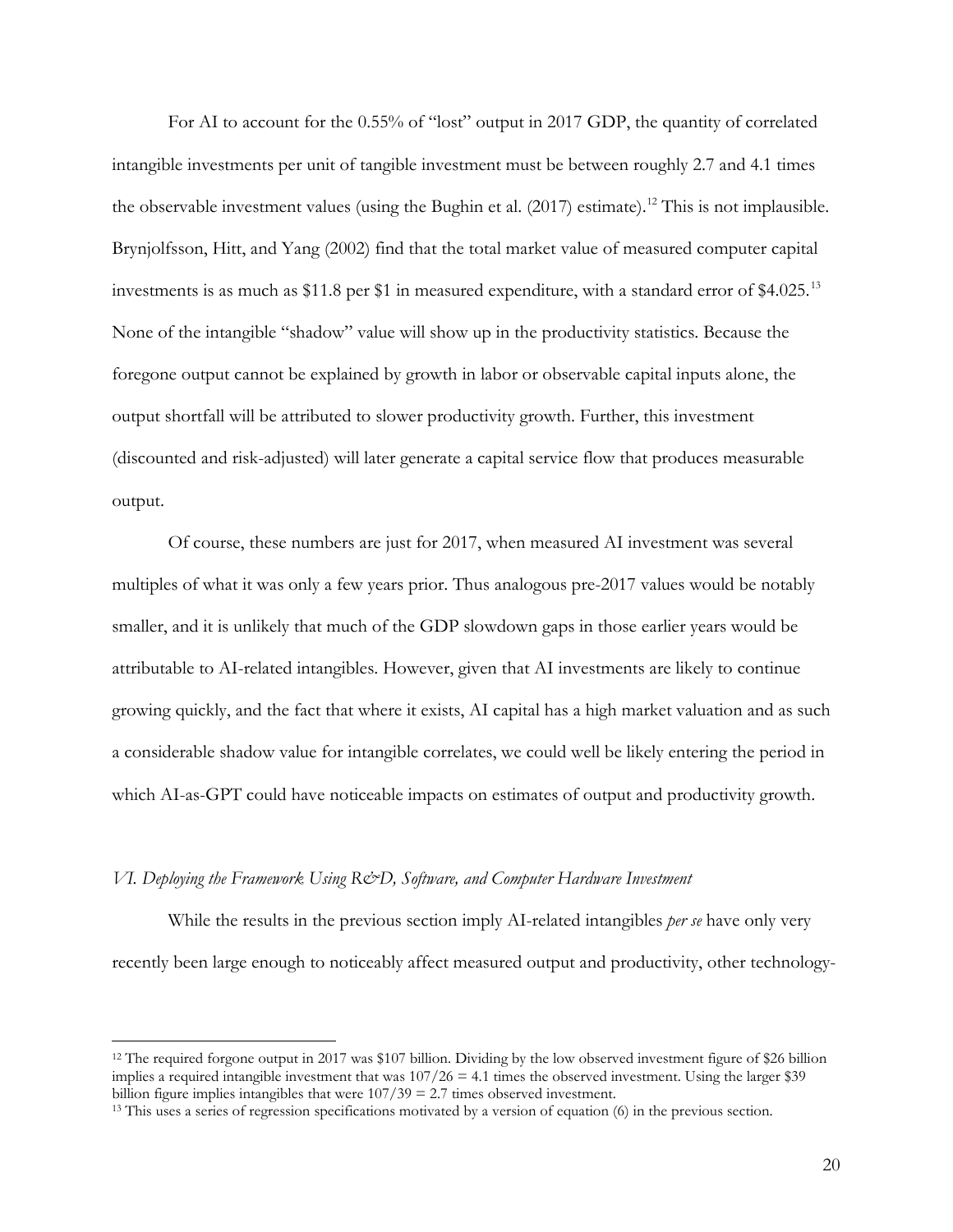related investments may have had more substantial effects over greater horizons, creating their own J-curve dynamics as a result. We explore this possibility in this section.

Specifically, we estimate the per unit magnitudes of intangible capital investment that coincides with observable R&D, software, and computer hardware capital. We then use those values to adjust total factor productivity estimates and explore if substantial J-curve effects exist for those capital types. To estimate the magnitude of intangible investments, we use the approach described above for obtaining intangible capital shadow values by comparing firms' observable investments to their market capitalization.<sup>[14](#page-21-0)</sup> We obtain shadow values for R&D, software, and hardware (each) since 1961 and use these to build up time series estimates of intangible stocks from 1961-2017.

 Our productivity baselines, net capital stock, and investment by capital variety estimates all come from Fernald (2014), extended through 2017.<sup>[15](#page-21-1)</sup> We take estimates of the total stock of research and development (R&D) capital and the total stock of capitalized selling, general, and administrative (SG&A) expense from the Peters and Taylor (2017) measures available in Wharton Research Data Services (WRDS) (we extend these measures through 2017 as well, following the guidelines in their paper). These estimates are joined to Compustat to construct a panel from 1961- 2017 of firm market value, total asset book value, total R&D capital, total "organizational" capital (the capitalized SG&A expenditure), and other firm identifiers of all publicly-held companies in the U.S. In our regressions, we define industry by four-digit NAICS code.

 R&D capital provides a useful context for understanding Productivity J-curve dynamics for a few reasons. Corporate research leads to the development of new technologies that diffuse over time, and there has been a steady flow of investment into R&D for decades. Further, the link between R&D investment and market value is well established (Hall 1993, 2006). Because investment in R&D has persisted over the long term, we are more likely to find investment in R&D

<span id="page-21-0"></span><sup>14</sup> Recall as discussed above that adjustment costs can be thought of as a nonlinear component of intangible investment.

<span id="page-21-1"></span><sup>&</sup>lt;sup>15</sup> Capital stock estimates for this series are also available from the U.S. Bureau of Economic Analysis (BEA).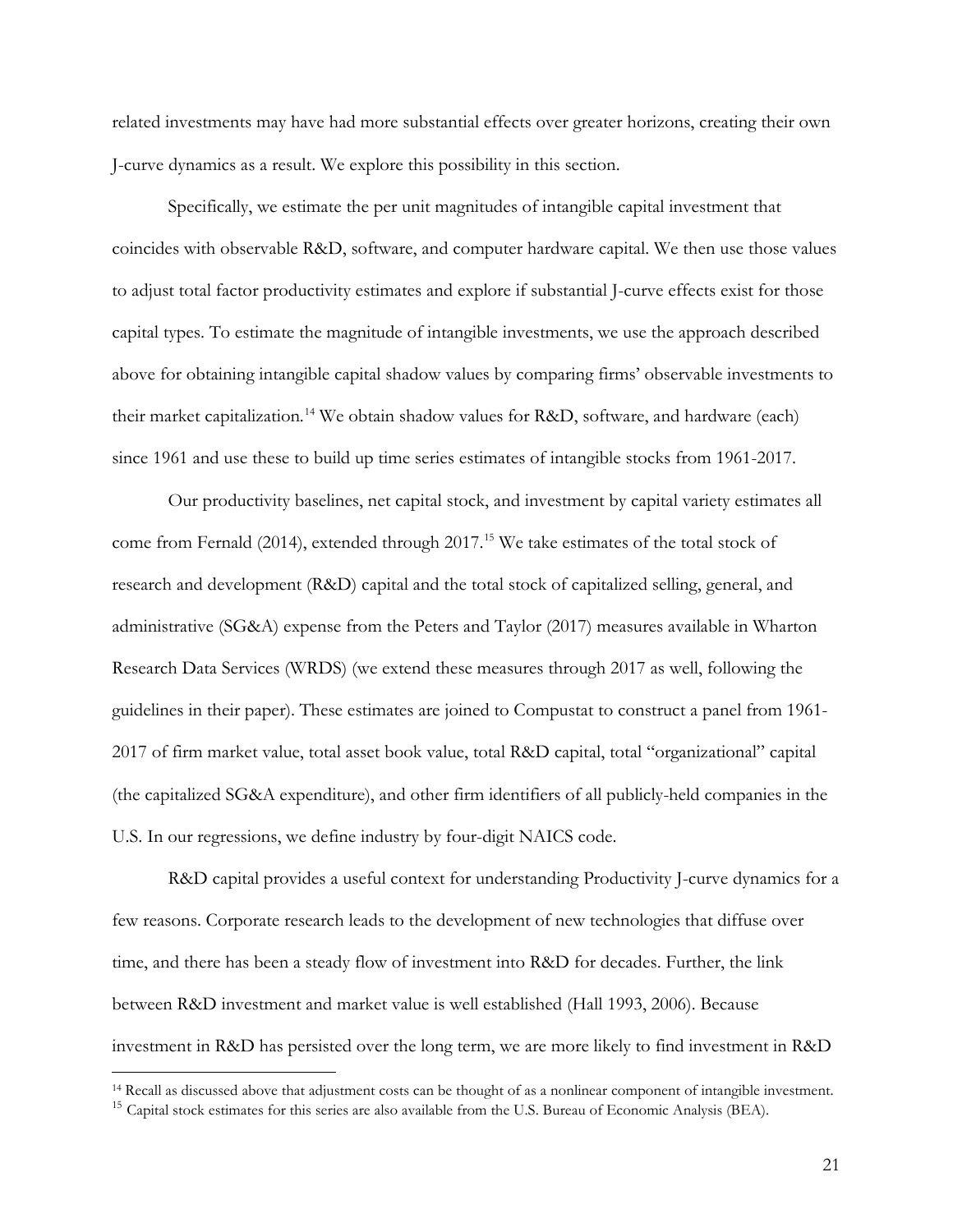at nearly steady-state levels. This implies that the intangible-related challenges for productivity estimation coming from R&D are likely to be minimal at present. (Remember from our analysis above that as the growth rates of intangible investment and stocks converge, productivity mismeasurement falls to zero.) Nevertheless, the exercise presented here for R&D is applicable to other capital varieties.

In contrast, heavy software and computer hardware capital investment is a more recent phenomenon in which firm behavior might (still) not have entirely matured, so J-curve dynamics may still be present. We find evidence of this further below after first demonstrating our approach with analysis of R&D-related intangibles.

The first step in estimating the productivity mismeasurement effect of intangible correlates is estimating how many units of intangible investment correspond to observable investment quantities. We begin with R&D and capitalized SG&A stock measures from Peters and Taylor (2017). For this, we run a market value regression of the style in Hall (1993) and Brynjolfsson, Hitt, and Yang (2002). The specification for firm *i* in industry *j* at time *t* is:

# Market Value<sub>ijt</sub> =  $\beta_0 + \beta_1 \text{TotalAssets}_{it} + \beta_2 \text{R\&D}_{it} + \eta_{it} + \epsilon_{it}$  (18)

The coefficient on R&D picks up the ratio of dollars of market value created per unit of R&D stock at the firm in a given year. This, which we refer to as the *intangible multiplier*, is the ratio  $(\lambda/z)$  from our analysis above. We estimate specifications both including and excluding capitalized SG&A and industry-year fixed effects. The results are in Table 1 below.

| Table 1: Market Value Regressions on R&D and SG&A Stocks |       |         |           |                       |            |              |  |  |  |
|----------------------------------------------------------|-------|---------|-----------|-----------------------|------------|--------------|--|--|--|
|                                                          | (1)   | (2)     | (3)       | (4)                   | (5)        | (6)          |  |  |  |
| Market Value                                             | Basic | Basic   | Industry- | Industry-             | Firm and   | Firm and     |  |  |  |
| Regressions                                              | R&D   | R&D and |           | Year Fixed Year Fixed | Year Fixed | Year Fixed   |  |  |  |
|                                                          |       | SG&A    | Effects:  | Effects:              | Effects:   | Effects: R&D |  |  |  |
|                                                          |       |         | R&D       | R&D and               | R&D        | and SG&A     |  |  |  |
|                                                          |       |         |           | SG&A                  |            |              |  |  |  |

 $T<sub>1</sub>$  1:  $M<sub>2</sub>$  and  $M<sub>2</sub>$  and  $R<sub>2</sub>$  and  $R<sub>2</sub>$  and  $R<sub>2</sub>$  and  $R<sub>2</sub>$  and  $R<sub>2</sub>$  and  $R<sub>2</sub>$  and  $R<sub>2</sub>$  and  $R<sub>2</sub>$  and  $R<sub>2</sub>$  and  $R<sub>2</sub>$  and  $R<sub>2</sub>$  and  $R<sub>2</sub>$  a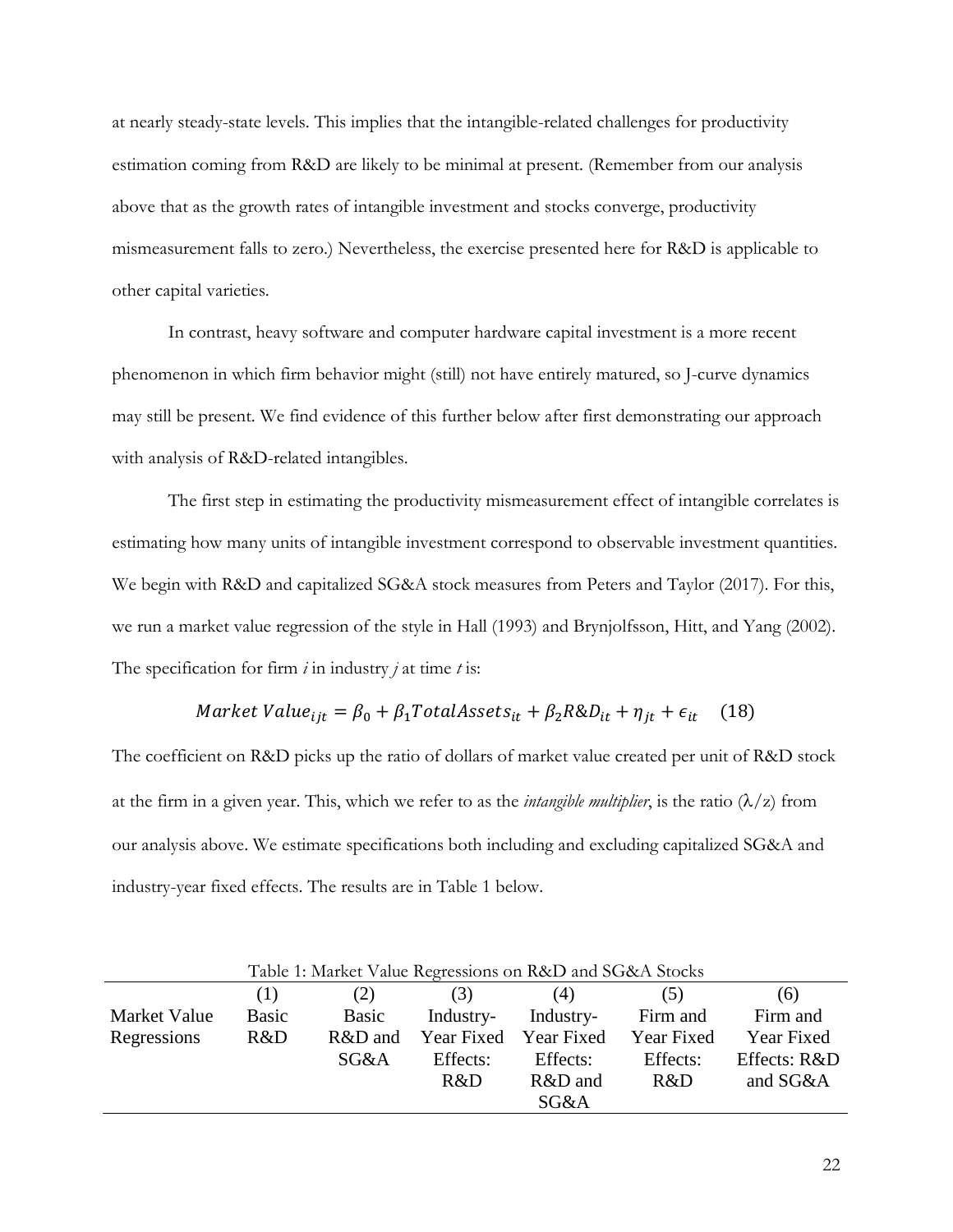| <b>Total Assets</b>  | 1.019<br>(0.00125) | 1.002<br>(0.00163) | 1.018<br>(0.00992) | 1.002<br>(0.0119) | 1.019<br>(0.00740) | 1.004<br>(0.0102) |
|----------------------|--------------------|--------------------|--------------------|-------------------|--------------------|-------------------|
| <b>R&amp;D</b> Stock | 2.889              | 2.045              | 2.980              | 2.195             | 2.362              | 1.852             |
|                      | (0.0805)           | (0.0788)           | (0.510)            | (0.418)           | (0.332)            | (0.306)           |
| SG&A Stock           |                    | 1.493              |                    | 1.424             |                    | 1.100             |
|                      |                    | (0.0700)           |                    | (0.251)           |                    | (0.216)           |
| Constant             | 625.7              | 434.2              |                    |                   |                    |                   |
|                      | (9.699)            | (12.35)            |                    |                   |                    |                   |
| <b>Observations</b>  | 665,536            | 665,536            | 665,515            | 665,515           | 665,408            | 665,408           |
| R-squared            | 0.985              | 0.986              | 0.986              | 0.987             | 0.990              | 0.991             |
| Industry-            | N <sub>o</sub>     | N <sub>o</sub>     | Yes                | Yes               | N <sub>o</sub>     | N <sub>o</sub>    |
| Year FE              |                    |                    |                    |                   |                    |                   |
| Firm and             | N <sub>o</sub>     | N <sub>o</sub>     | N <sub>o</sub>     | N <sub>o</sub>    | Yes                | Yes               |
| Year FE              |                    |                    |                    |                   |                    |                   |

#### Robust standard errors in parentheses

Total Assets are the total assets on the firm's balance sheet, Industry is the four-digit NAICS code. Market Value is the sum of the book value of debt, preferred stock, and the end-of-year equity share price multiplied by common shares outstanding. Specifications (5) and (6) include firm and year fixed effects, but not firm-year fixed effects. Standard errors in parentheses (robust for (1) and (2), clustered by industry in (3) and (4), clustered by firm in (5) and (6)).

The coefficients on Total Assets is very close to 1 as expected, whereas estimates for R&D are 2.89, 2.98, and 2.36 for specifications without capitalized SG&A and with (respectively) no fixed effects, industry-year fixed effects, and firm and year fixed effects). Including capitalized SG&A, the estimates decrease somewhat to 2.04, 2.20, and 1.85 for the respective specifications, with the coefficients on capitalized SG&A picking up much of the difference. Thus, these models suggest that the market value of capitalized research and development expenses is between about two and three dollars per net dollar of investment.

We also estimate a year-by-year regression of market value on total book assets and capitalized R&D with industry fixed effects. Figure 3 presents the time series of R&D coefficient estimates for that specification.<sup>[16](#page-23-0)</sup> The year-by-year regressions reveal substantial variation in the shadow value of R&D-related intangible assets, consistent with overall valuation dynamics. It is with

<span id="page-23-0"></span><sup>16</sup> The full table of coefficients is available in the Online Appendix. Available: http://drock.mit.edu/Research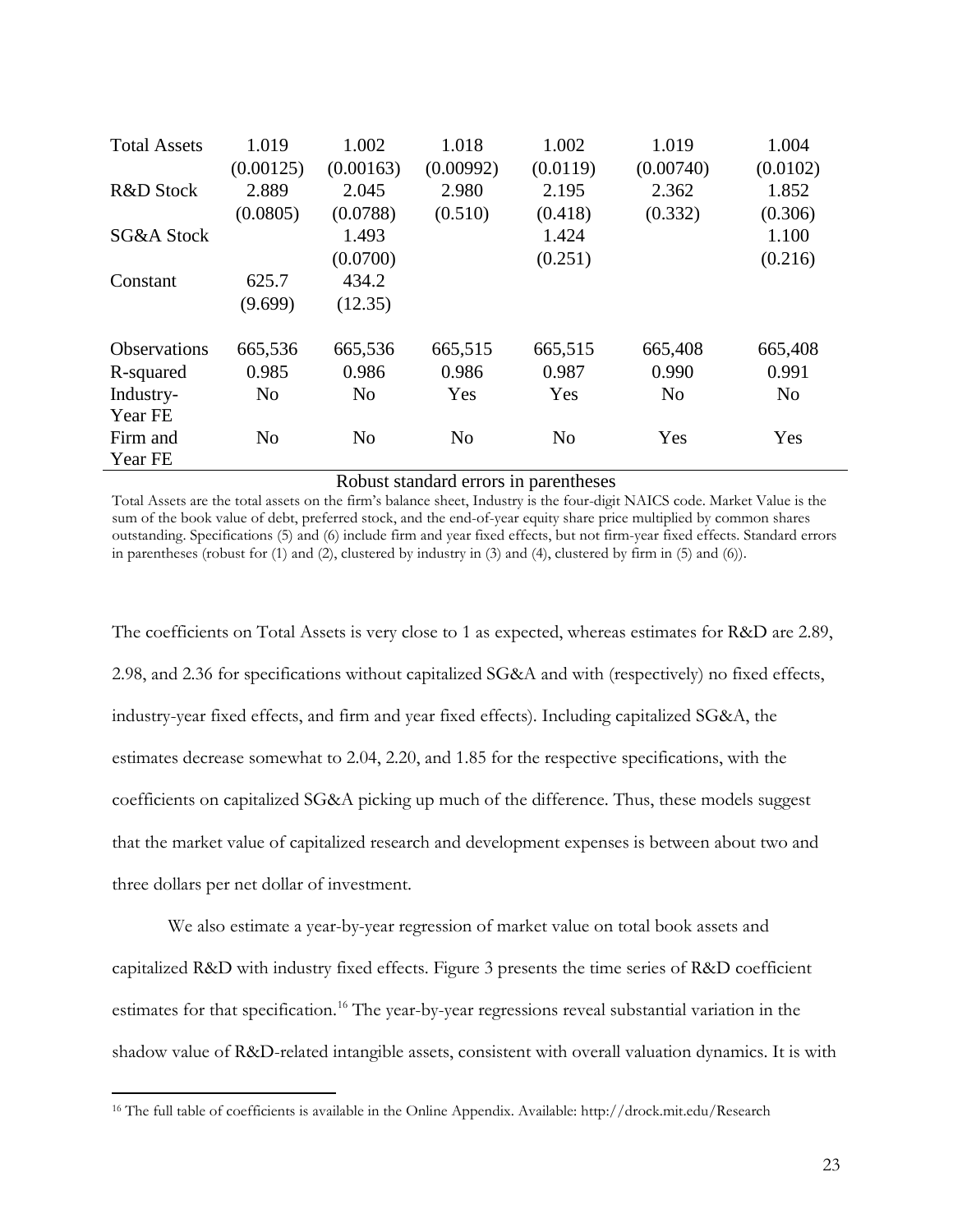this set of values that we proceed to adjust productivity growth measurement. Figure 4 shows the same coefficient estimates for Total Assets, which are considerably lower in comparison (note the vertical scale is an order of magnitude smaller than Figure 3).



Figure 3: R&D Market Value Year-by-Year Regression Coefficients 1962-2017

Figure 4: Total Asset Market Value Regression Coefficients 1962-2017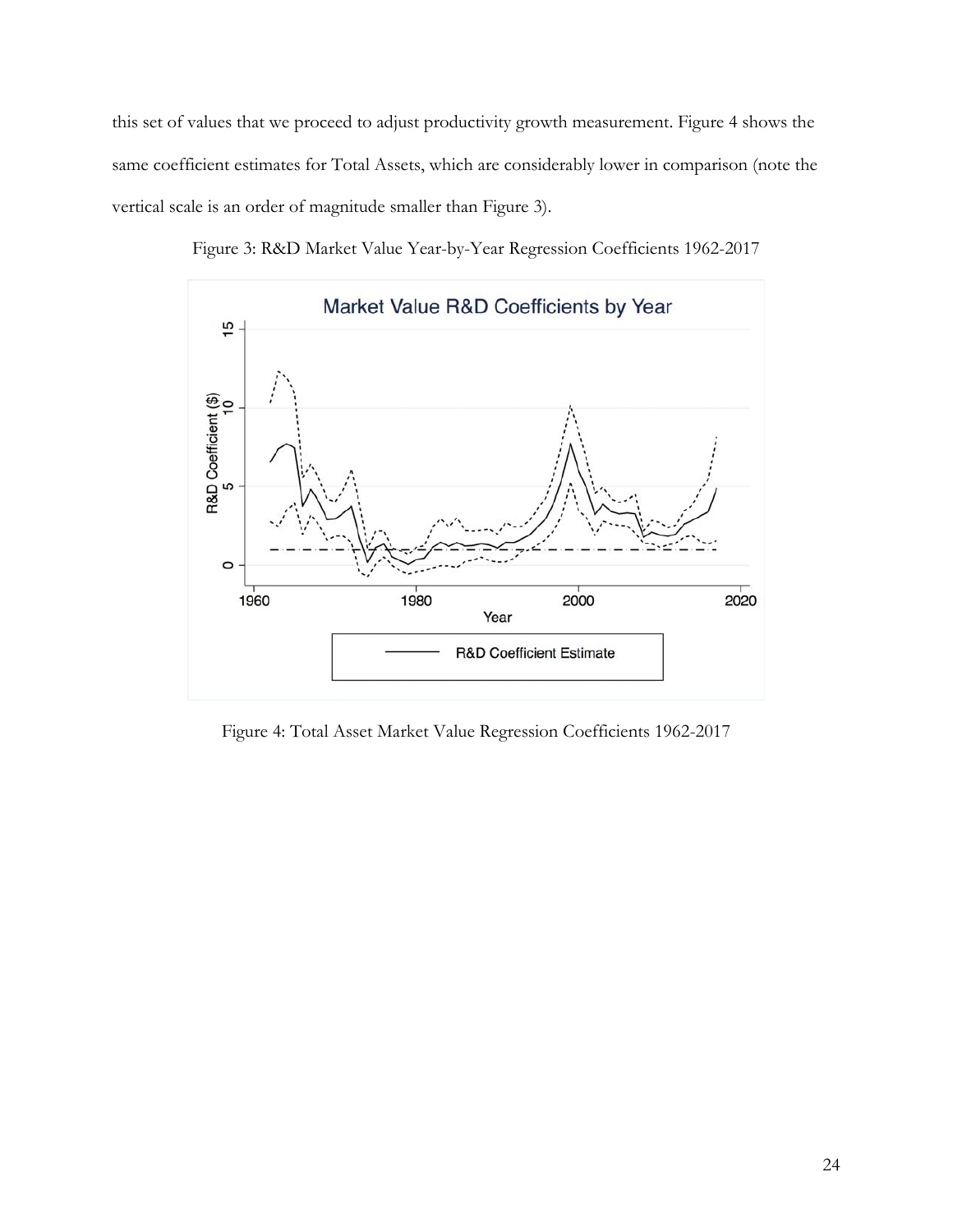

Given an estimate of the total amount of intangible correlates per unit of investment, we proceed to adjust the productivity level and growth estimates to include the missing intangible outputs and inputs using equation (16). Figure 5 shows the time series of TFP growth, both as measured in Fernald's data and adjusting for unmeasured R&D-related intangibles. Figure 6 shows the effects in level terms, obtained by integrating the growth rates.

The unadjusted series differs very little from the net adjusted series. The reason is that R&D capital investment rates have been steady over the observation period, roughly canceling out the countervailing influences of intangible outputs and intangible inputs. This is made clear by the dotted green and red lines in Figure 6, which isolate the influence of the two terms in equation (16). The red dotted line shows the downward adjustment to measured productivity due to the failure to measure intangible capital input service flows. The green dotted line reflects the nearly equal-sized upward adjustment to productivity due to uncounted outputs tied to intangible investment.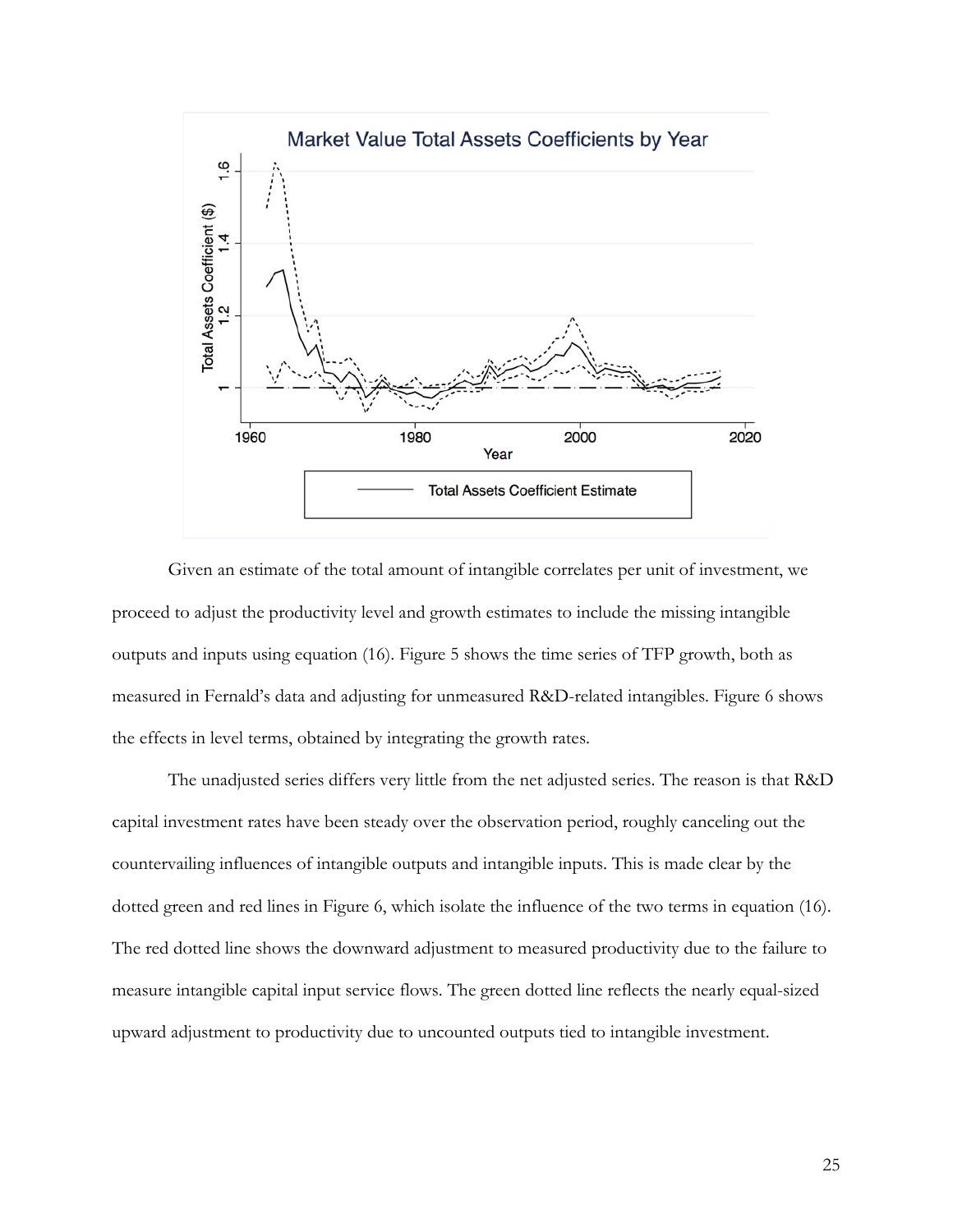

Figures 5 (top) and 6 (bottom): R&D-related Intangible Capital-adjusted Total Factor Productivity

 Although the net measurement effects of R&D-related intangibles are negligible, the same is not true for software and computer investments. We do not have similar firm-level data on IT capital stocks and investment to run the market value regression in equation (18) for IT, so we apply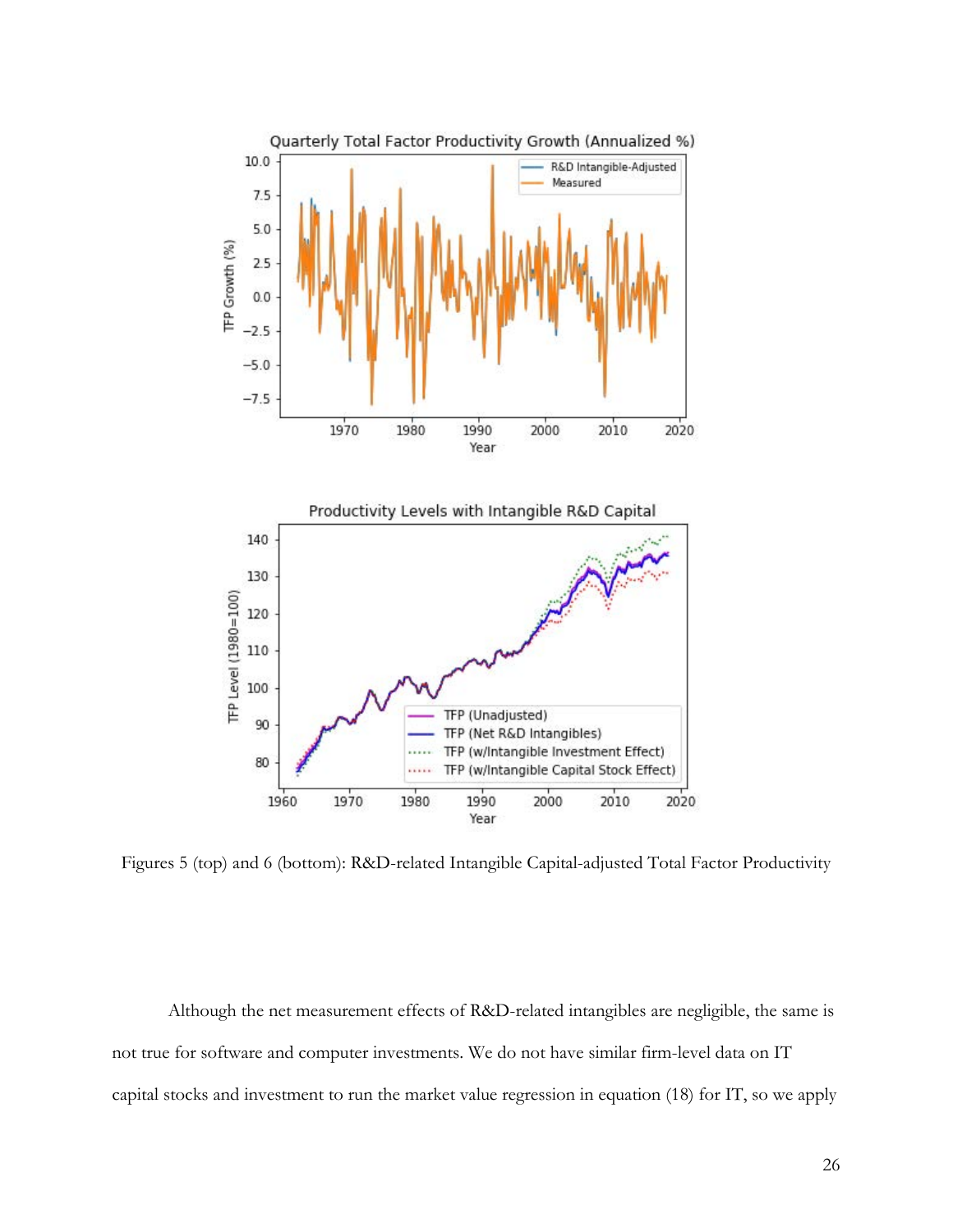the productivity adjustment analysis under a series of plausible values for the intangible multiplier  $\lambda$ /z, guided by the Brynjolfsson, Hitt, and Yang (2002) estimate that each unit of observable software and computer hardware is associated with roughly \$12 (standard error \$4.02) of firm market value.

In contrast to the adjustment for R&D-related intangibles, the Productivity J-curves for both software and computer hardware capital (we separately analyze each) have yet to reach positive territory in terms of levels.

Of the three capital varieties we investigate in this study, software's J-curve is in the least mature stage. Software investment has been and continues to be growing faster than overall capital investment, and its level is sufficiently large to suggest that part of the productivity slowdown might be explained by a compositional shift of investment toward digital assets. Figures 7 and 8, analogously to Figures 5 and 6 for R&D-related intangibles, show the annualized quarterly growth rates and levels of measured TFP and software-intangible-adjusted TFP. The differences between measured and corrected estimates are starkly larger than those arising from R&D.

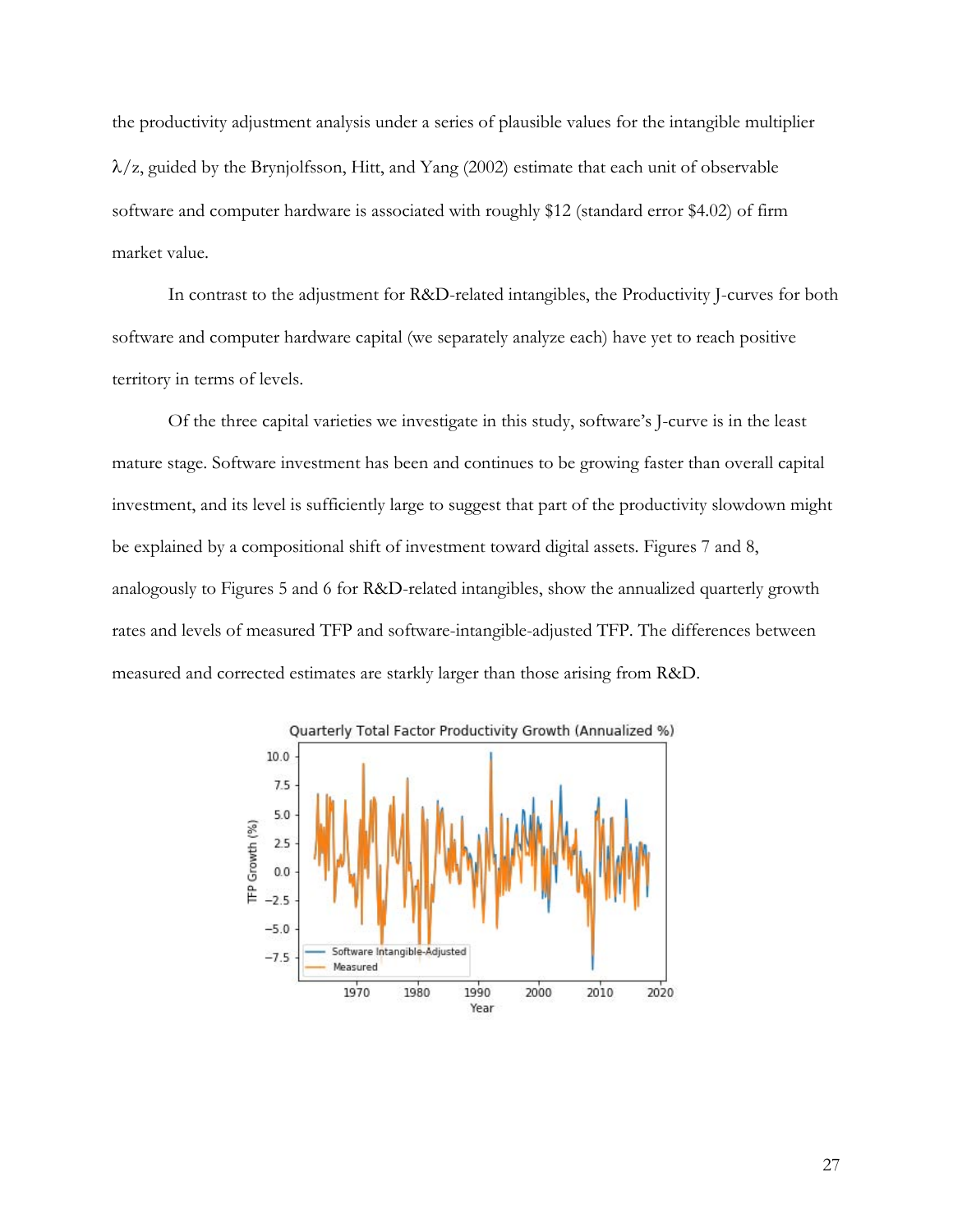

Figures 7 (top) and 8 (bottom): Software-related Intangible Capital-adjusted TFP

The J-curve dynamics of software investment began in the 1990s and have not waned since. If we assume an intangible multiplier of \$10, roughly the level but somewhat lower than Brynjolfsson, Hitt, and Yang (2002), the net adjusted TFP level (163.9) is 18.2% higher than measured TFP (138.6) as of the beginning of 2017. Figure 9 shows the productivity level adjustments for more conservative intangible multipliers. Even for lower levels of the multiplier, the productivity level differences are notable and growing.

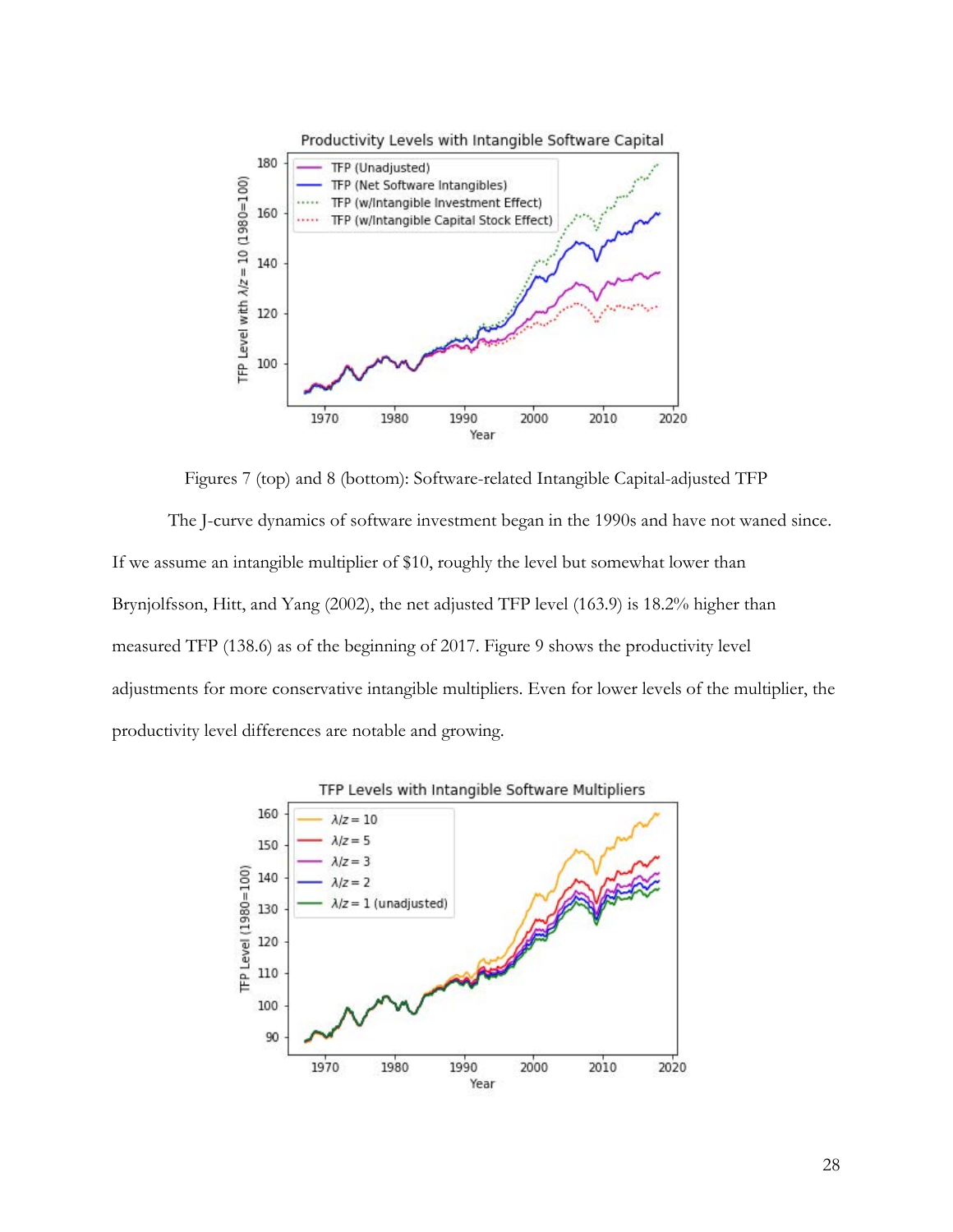Figure 9: Total Factor Productivity Levels Corrected for Different Software Intangible Multipliers

The reason behind the growing understatement of productivity due to software-related intangibles is the growing rate of software investment. Aside from brief periods following the dotcom bust and the financial crisis, investment in software has grown significantly. As a result, software-related intangible investment rates are not yet in steady state. As the analysis above shows, when the investment growth rate exceeds the growth rate of the intangible stock, productivity growth is understated. Since 2010, when the productivity growth mismeasurement effect was very nearly zero, annualized quarterly productivity growth underestimation increased to 0.86% by the end of 2016. The implied understatement was even larger at the end of the 1990s, where measured productivity was 1.6% lower than software-adjusted productivity. Figures 10 and 11 show the respective mismeasurements of TFP levels and growth for software-related intangible capital outputs (i.e., the vertical distances between the adjusted and measured series in Figures 7 and 8) since 1967. At least in level terms, we are still in the capital accumulation phase of a deep Productivity J-curve. Tables in the Online Appendix show the productivity growth adjustments for R&D, computer software, and computer hardware from 1967-2017.<sup>17</sup>





<span id="page-29-0"></span><sup>17</sup> Available at http://drock.mit.edu/Research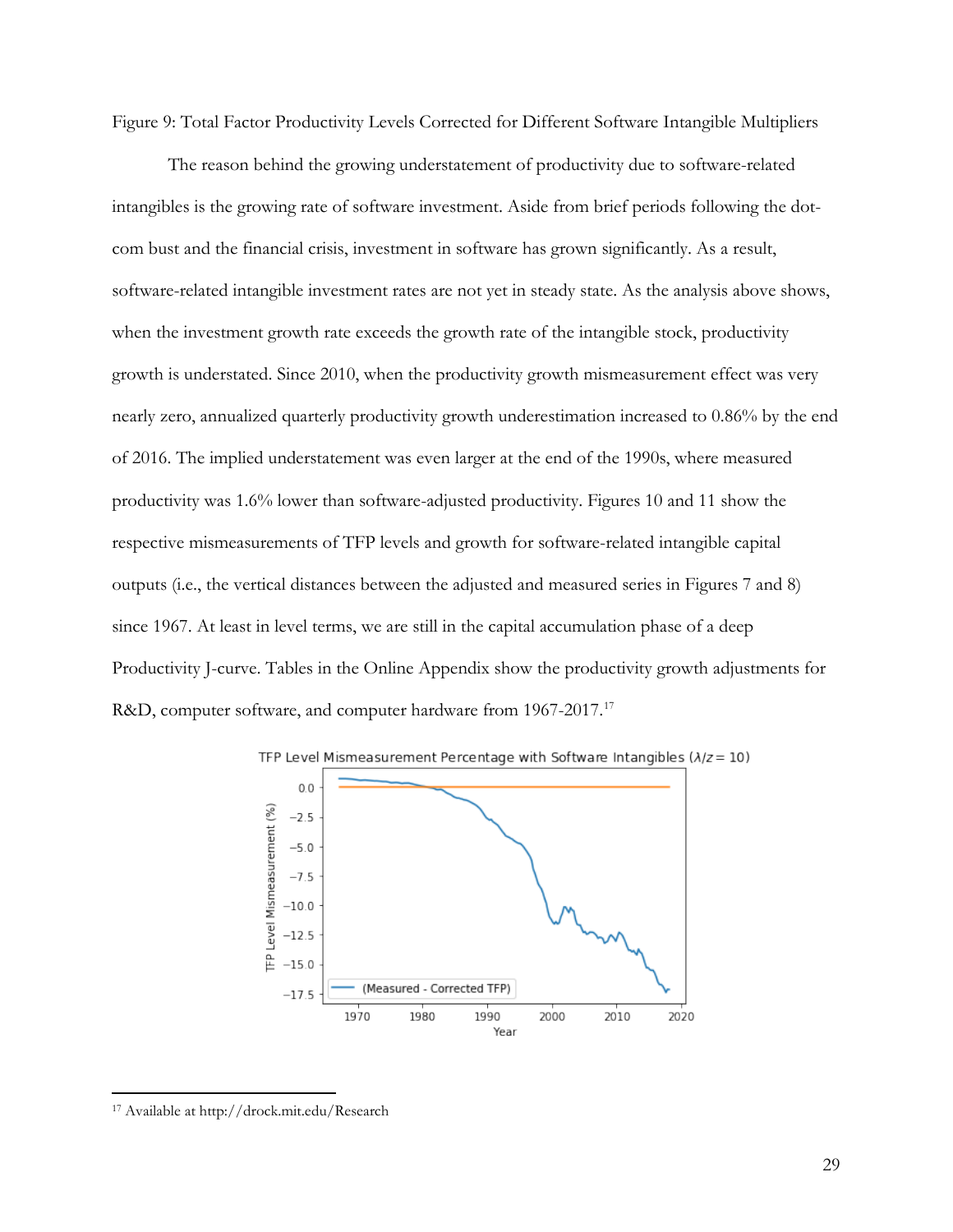

Figures 10 (top) and 11 (bottom): Computer Software-related TFP Mismeasurement in Levels and Growth Terms (respectively)

We extend our analysis to computer *hardware*-related intangible investment. Figures 12 and 13 show adjusted and measured TFP growth and levels, again assuming an intangible multiplier of \$10 for each dollar of hardware investment. Again, the divergence between measured and corrected TFP begins to become noticeable in the 1990s, after Solow's famous quip. Figure 13 also shows where the TFP level would be without adjustment (purple), the net intangible-adjusted series (blue), isolating only the missing intangible inputs effect (dotted red), and isolating only the missing intangible outputs effect (dotted green). Figure 14 compares the adjusted series for an intangibles value of \$10, \$5, \$3, \$2, and \$1 (unadjusted).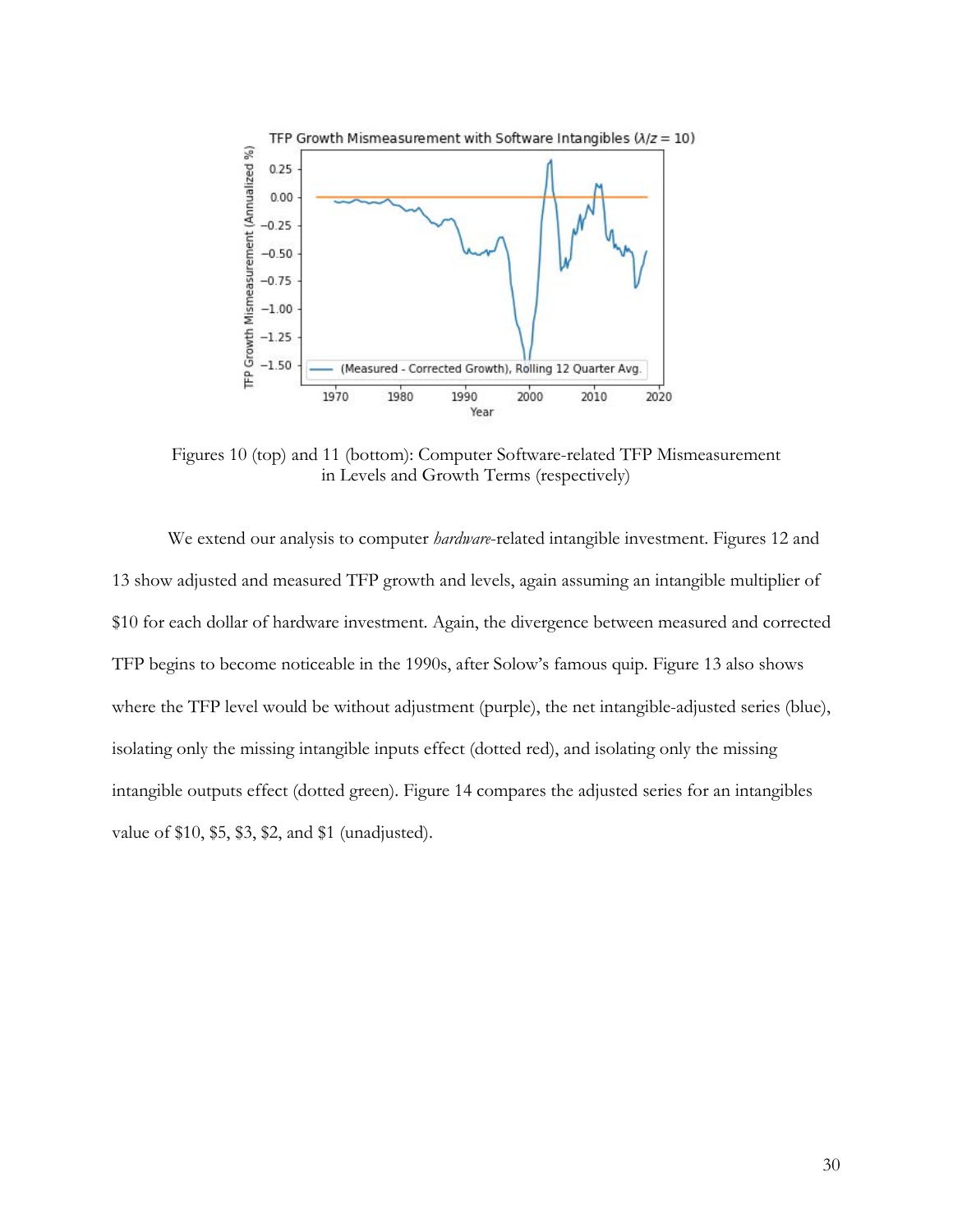



Figures 12 (top) and 13 (bottom): Computer-Hardware-Related Intangible Capital-adjusted TFP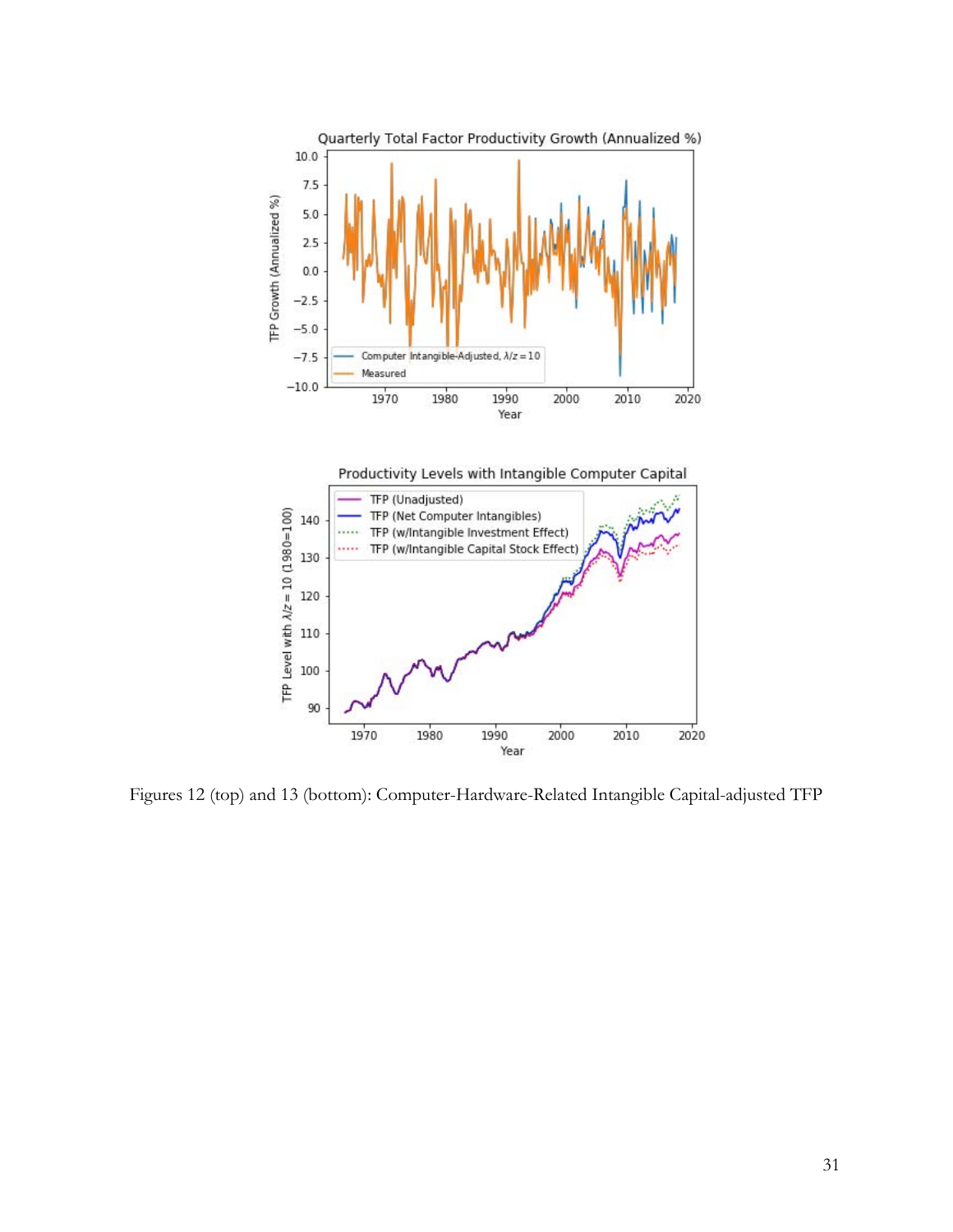

Figure 14: Total Factor Productivity Levels Corrected for Different Computer Intangible Multipliers The quantitative patterns for hardware are different than what we found for software. First,

the accumulated mismeasurement due to hardware-correlated intangibles is much more modest. Adjusted TFP at the end of 2016 is 4.4% higher than the measured series—a considerably smaller gap than that associated with software-related intangibles. Second, and interestingly, the recent slowdown in the rate of hardware investment has actually caused a small *overstatement* of productivity growth, and as a result, has started to bring the level difference back toward measured TFP. The reversal started following the dot-com bust, reverted as computer hardware investment rebounded in the following years, and then reversed again at the start of the Great Recession. Figures 15 and 16 show the magnitudes of the deviations in TFP growth and levels between the measured and corrected series. In growth terms, the latter (overstatement) part of the Productivity J-curve (at least that component tied to hardware investment) appears to have begun, and in level terms productivity understatement has stabilized. [18](#page-32-0) Assuming an intangible multiplier on hardware capital of 10, the growth overestimate was about 0.2% in 2016.

 $\overline{a}$ 

32

<span id="page-32-0"></span><sup>&</sup>lt;sup>18</sup> Figure 15 is a trailing three-year average of quarterly annualized total factor productivity growth estimates.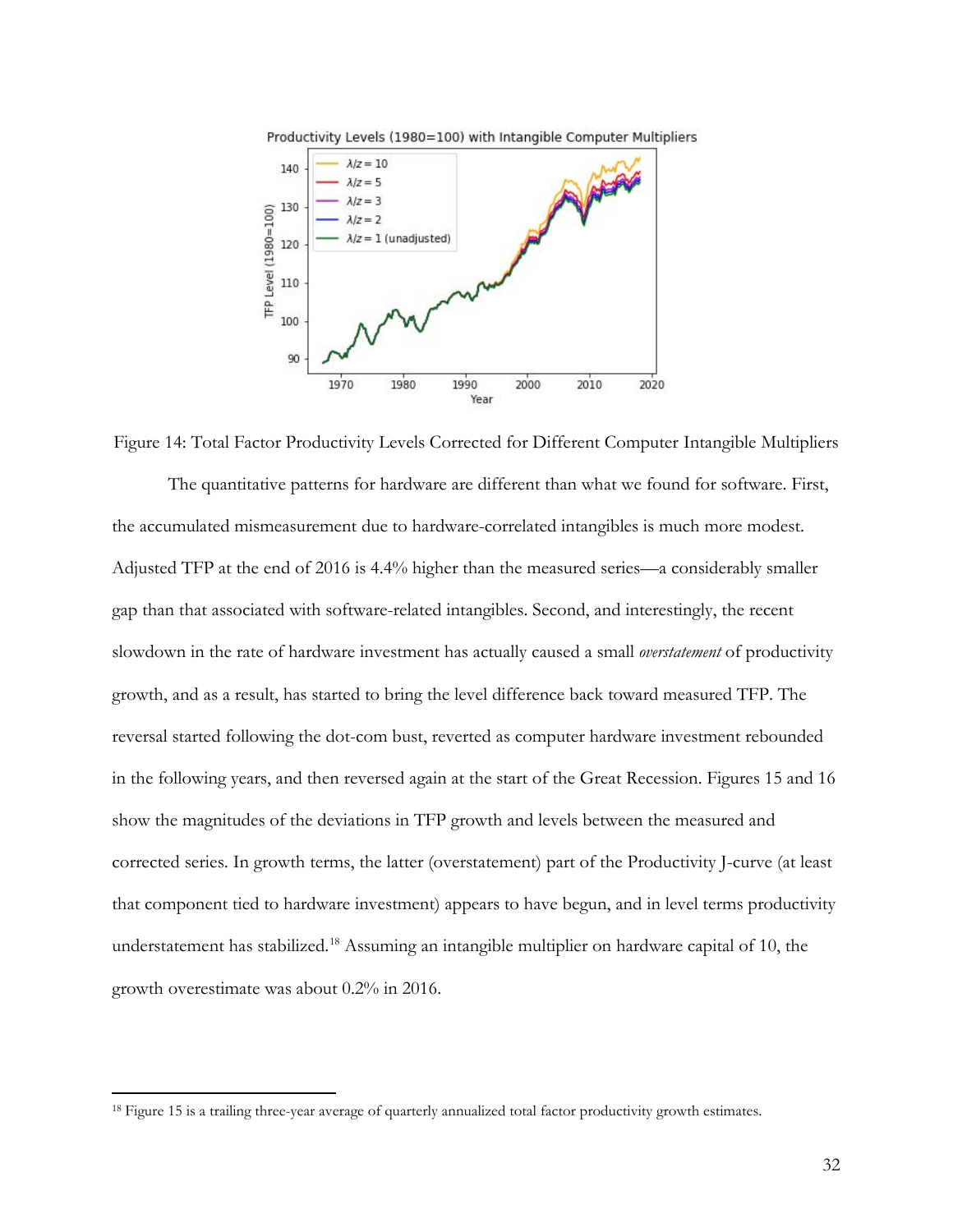

TFP Level Mismeasurement Percentage with Computer Intangibles ( $\lambda$ / $z$  = 10)

Figures 15 (top) and 16 (bottom): Computer Hardware-related TFP Mismeasurement in Levels and Growth Terms (respectively)

#### *VII. Can Intangible Capital Outputs Explain the Productivity Slowdown?*

We now take the above estimates of the TFP adjustments due to intangible capital related to R&D, software, and computer hardware to ask if the measured productivity slowdown after 2004 (see, e.g., Gordon 2015; Summers 2015; Syverson 2017) can be accounted for by such intangibles. Some role seems plausible; while our calculations above imply intangibles related to software and (to a lesser extent) hardware started having a noticeable influence on true TFP in the 1990s, they also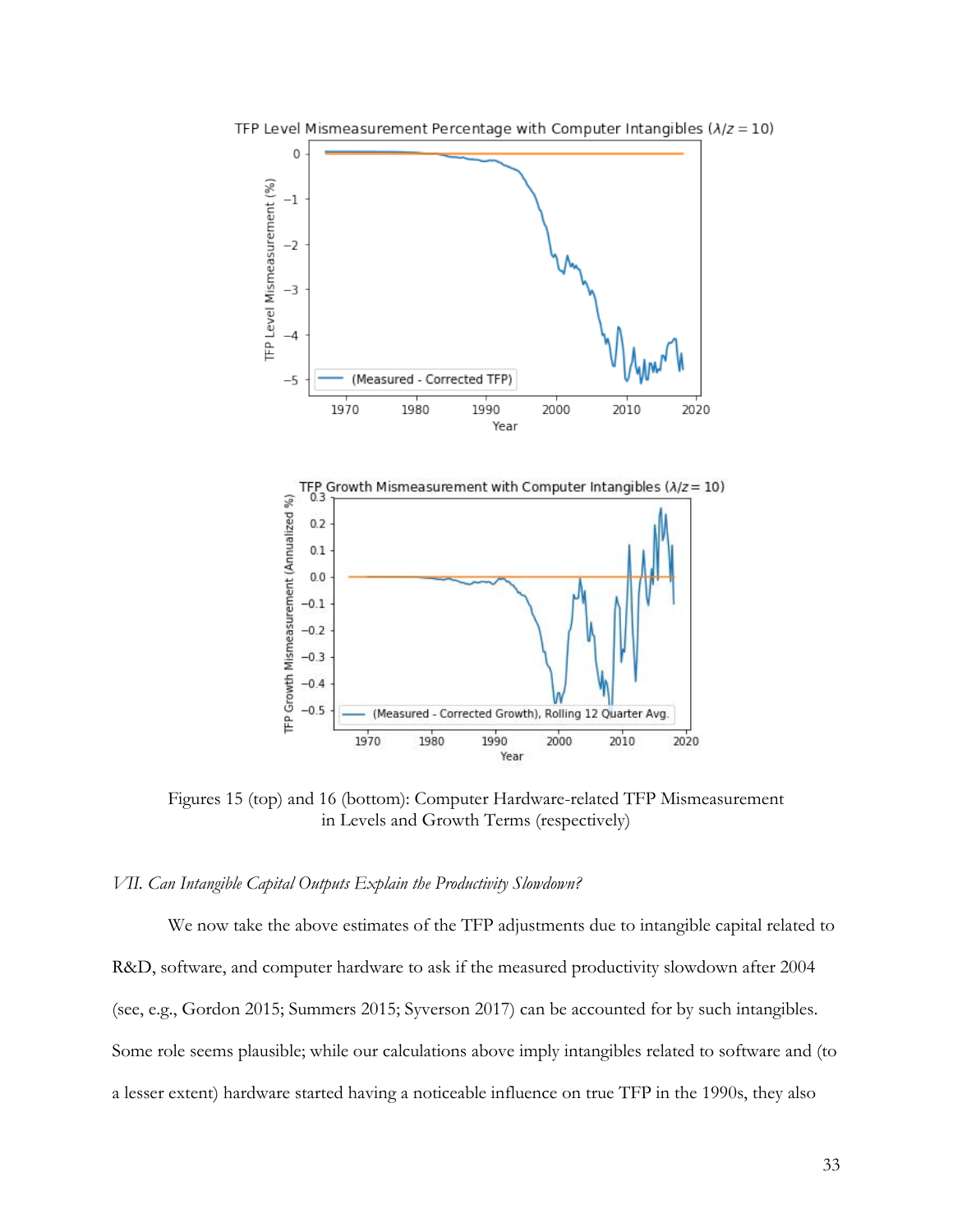made contributions in more recent periods. If these are larger than their earlier influence, they would in part explain the measured productivity slowdown.

 The slowdown in measured annual TFP growth from 1995-2004 to 2005-2017 was approximately 1.23% per year.<sup>19</sup> Had measured TFP grown since 2005 at the same rate it did from 1995-2004, and holding labor and tangible capital inputs fixed at their observed levels, U.S. GDP at the end of [20](#page-34-1)17 would have been \$3.46 trillion higher than it was.<sup>20</sup>

To see if intangible capital accumulation tied to R&D, software, and computer hardware investments can account for any of this shortfall, we use our calculated TFP growth adjustments above to construct an intangible-adjusted TFP series. As discussed above, this series is substantially higher than the measured values in the post-slowdown period. Adjusted annual TFP growth over 2005-2017 was 0.85%, up from the measured value of 0.40%. However, the adjusted series was also larger before the productivity slowdown, averaging 2.53% per year from 1995-2004, higher than the measured value of 1.63%. Thus the productivity slowdown also exists in the adjusted series. Indeed, at 1.68% per year it is larger than the measured slowdown of 1.23%.<sup>[21](#page-34-2)</sup> Of course, this analysis assumes that the multiplier for intangibles—the amount of intangibles associated with each dollar of tangible investments—is constant throughout the period. If it is higher in recent periods, mismeasurement would be greater in recent periods, and vice-versa.

Note that the fact that intangibles, at least in the simplest formulation with a constant multiplier, do not explain the productivity slowdown (and actually somewhat deepen it) does not

<span id="page-34-0"></span><sup>&</sup>lt;sup>19</sup> We calculate this as the difference between the average quarterly TFP growth values for 1995-2004 and 2005-2017, respectively. We then annualize this average difference.

<span id="page-34-1"></span><sup>&</sup>lt;sup>20</sup> At the end of 2017, counterfactual TFP would be 1.235 (= 1.00407^52) times its level at the end of 2004, where 0.407% was average quarterly TFP growth over 1995-2004. Measured TFP was instead 1.052 times larger in 2017. Thus, assuming observed labor and capital inputs remain as observed, counterfactual GDP at the end of 2017 would be 1.174  $(= 1.235/1.052)$  times larger than the observed value of \$19.83 trillion. The difference, \$3.46 trillion, is 17.4% of \$19.83 trillion.

<span id="page-34-2"></span><sup>&</sup>lt;sup>21</sup> For the adjusted series, counterfactual TFP is 1.388 (=1.00632^52) times its level at the end of 2004, where 0.632% was average quarterly adjusted TFP growth over 1995-2004. Measured TFP was 1.15 times larger in 2017 in adjusted terms.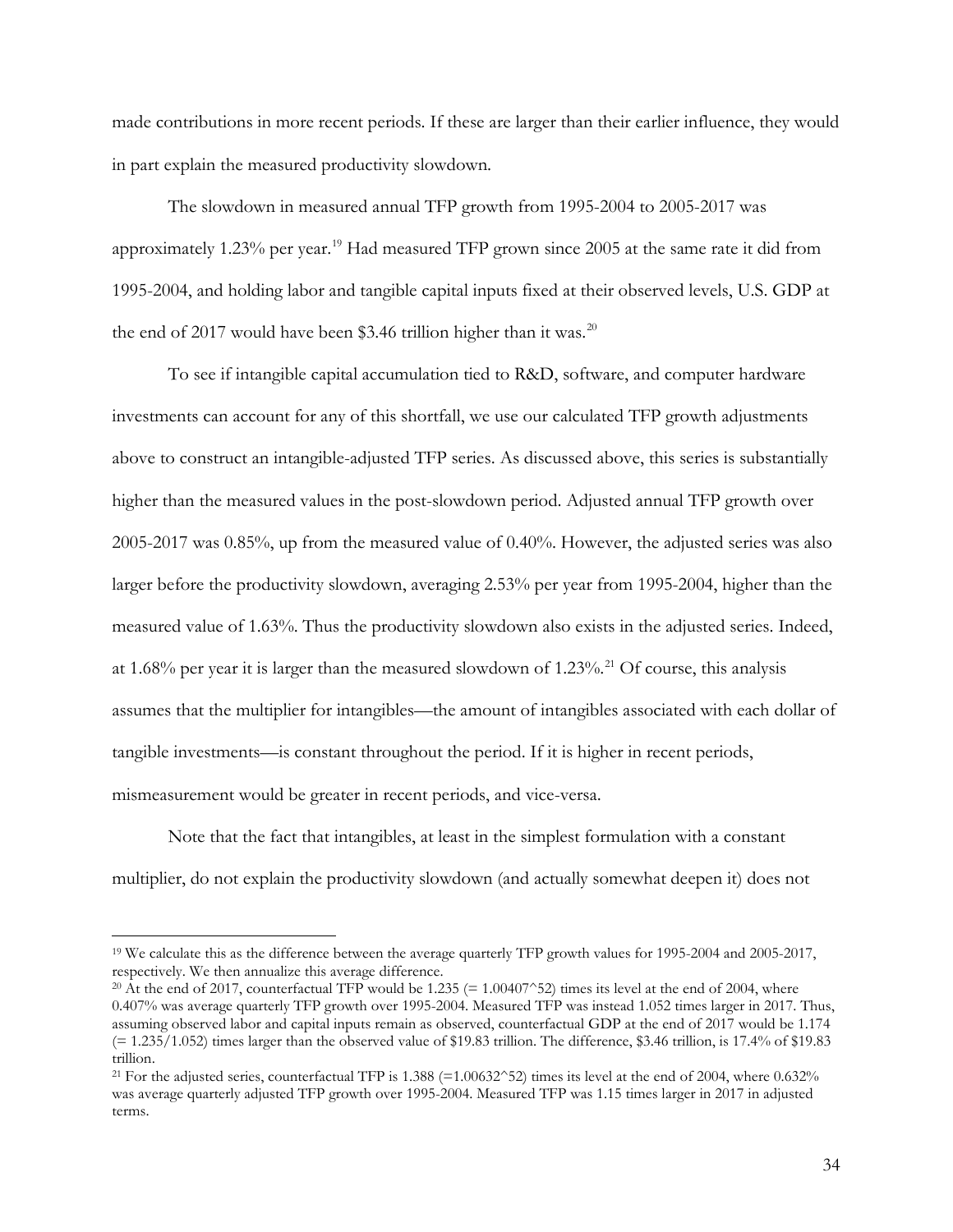imply that intangibles' influence on productivity and GDP is small. Adjusted TFP (again holding observed labor and tangible capital constant) is 15.9% higher than observed at the end of 2004, and 22% higher than observed at the end of 2017. To put it in other words, in addition to all the measured assets, including housing, property plant and equipment, and so on that the U.S. economy produced over the past several decades, it also produced trillions of dollars' worth of unmeasured intangible capital. It is just that the long-lived nature of intangibles' effects itself causes these upward adjustments to be differenced out when seeking to explain the slowdown.<sup>[22](#page-35-0)</sup>

# *VIII. Conclusion*

 $\overline{a}$ 

Our approach has shown how accounting for intangible investments correlated with measurable ones can meaningfully change estimates of productivity growth and dynamics. Both capital inputs and capital outputs are affected by intangibles. Productivity is underestimated in cases where the growth rate of investment (which contributes to output) exceeds the growth rate of capital services (inputs), and overestimated when the investment growth rate it lower. The first of these effects tends to dominate early in the capital accumulation cycle, when firms and organizations devote resources to building unmeasured intangible capital. The second effect dominates later, when these unmeasured assets generate capital services that increase measured output. Finally, when the capital accumulation reaches steady state, there is no longer any mismeasurement. These dynamics generate what we call the Productivity J-curve.

Because technological improvement often leads to the creation of new capital varieties and necessitates investment in intangible complements, the introduction of a new GPT often causes such a J-curve to occur. We show how this has been the case for IT-related capital in recent decades,

<span id="page-35-0"></span><sup>&</sup>lt;sup>22</sup> Our empirical framework can capture firm-specific intangible investments. However, if there are intangibles built at the industry- or economy-wide levels (perhaps by governments or other organizations that can solve free-riding problems), our empirics will miss them even if they create a large J-curve..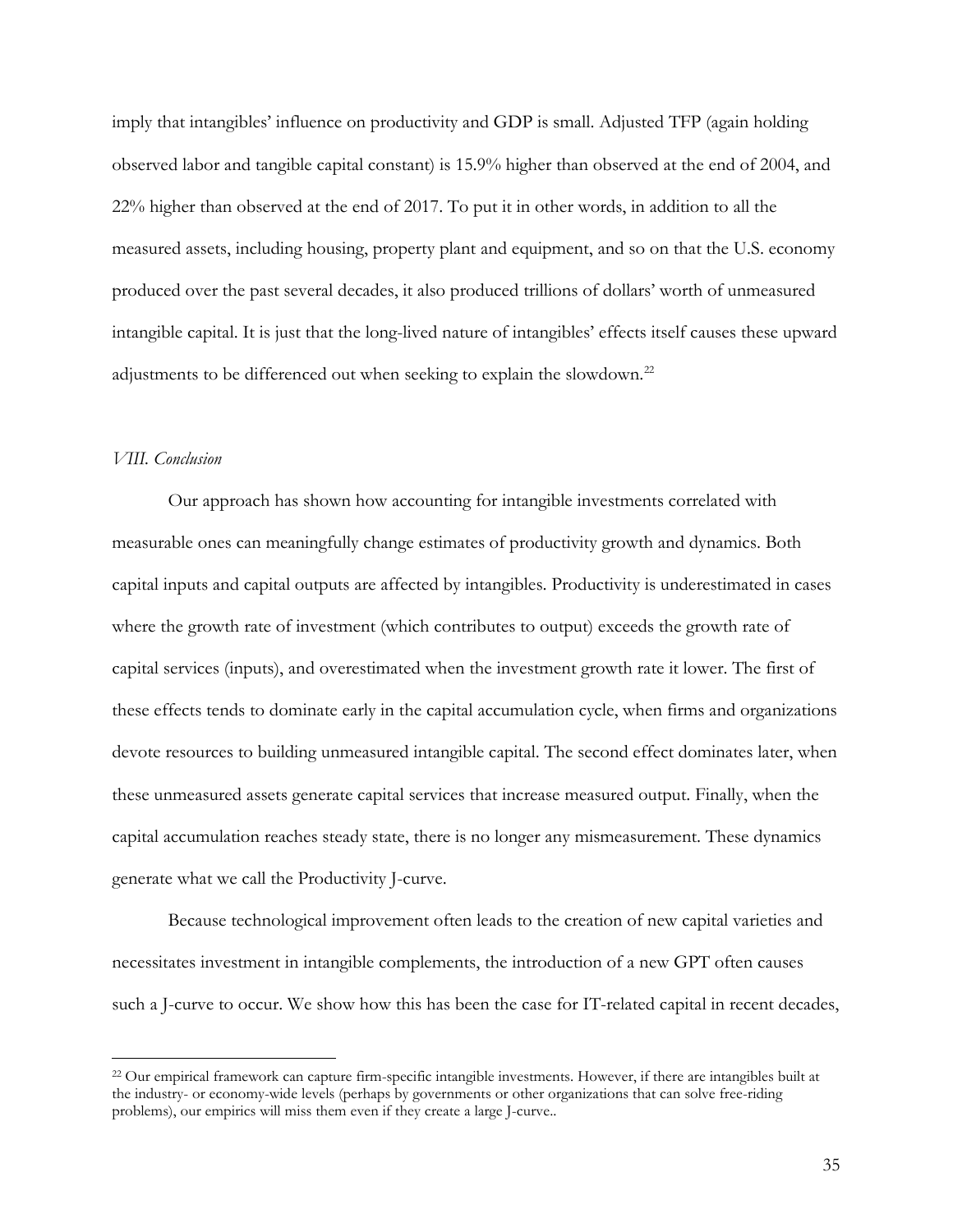for which our calculations suggest that trillions of dollars of intangibles output has been produced but not counted in the national income accounts. There is also some evidence that the phenomenon appears to have begun again, very recently, in AI-related intangible investments.

The mere presence of intangible correlate investment is not a guarantee of the existence of the Productivity J-curve. Although R&D investments are large and are associated with large intangibles, we find that mismeasurement related to R&D investments has a negligible effect on the estimation of productivity growth.<sup>[23](#page-36-0)</sup> On the other hand, computer hardware, and to a greater extent software, have a large effect. The difference reflects the interaction of three quantities: the investment share of output of the asset type, the intangible correlate quantity and adjustment costs per unit of observable investment, and the difference between the growth rate of investment in the asset and the growth rate of capital services. In the case of R&D, the investment share is large and the intangible multiplier is historically larger than two. But, as a mature asset type, the difference between the growth rate of R&D investment and the growth rate of capital is not very large. Software, in contrast, has a meaningfully large investment share of output, has intangible multipliers close to 10, and the investment growth rate in software has often exceeded the growth of capital services overall.

By integrating aspects of Q-theory of investment and traditional growth accounting methods, we offer a means of adjusting the productivity statistics such that new, seemingly omnipresent GPTs might show up in the productivity statistics. Assuming that capital markets price corporate securities efficiently, then market value regressions can estimate the value of intangible correlates and adjustment costs per unit of observable capital. The forward-looking nature of market valuation means that lags in capital services would rationally be considered correctly in expectation. Of course, these multipliers reflect a risk-adjusted discounted expected value of the accumulated

<span id="page-36-0"></span><sup>23</sup> With a minor deviation present in the late 1990s and early 2000s.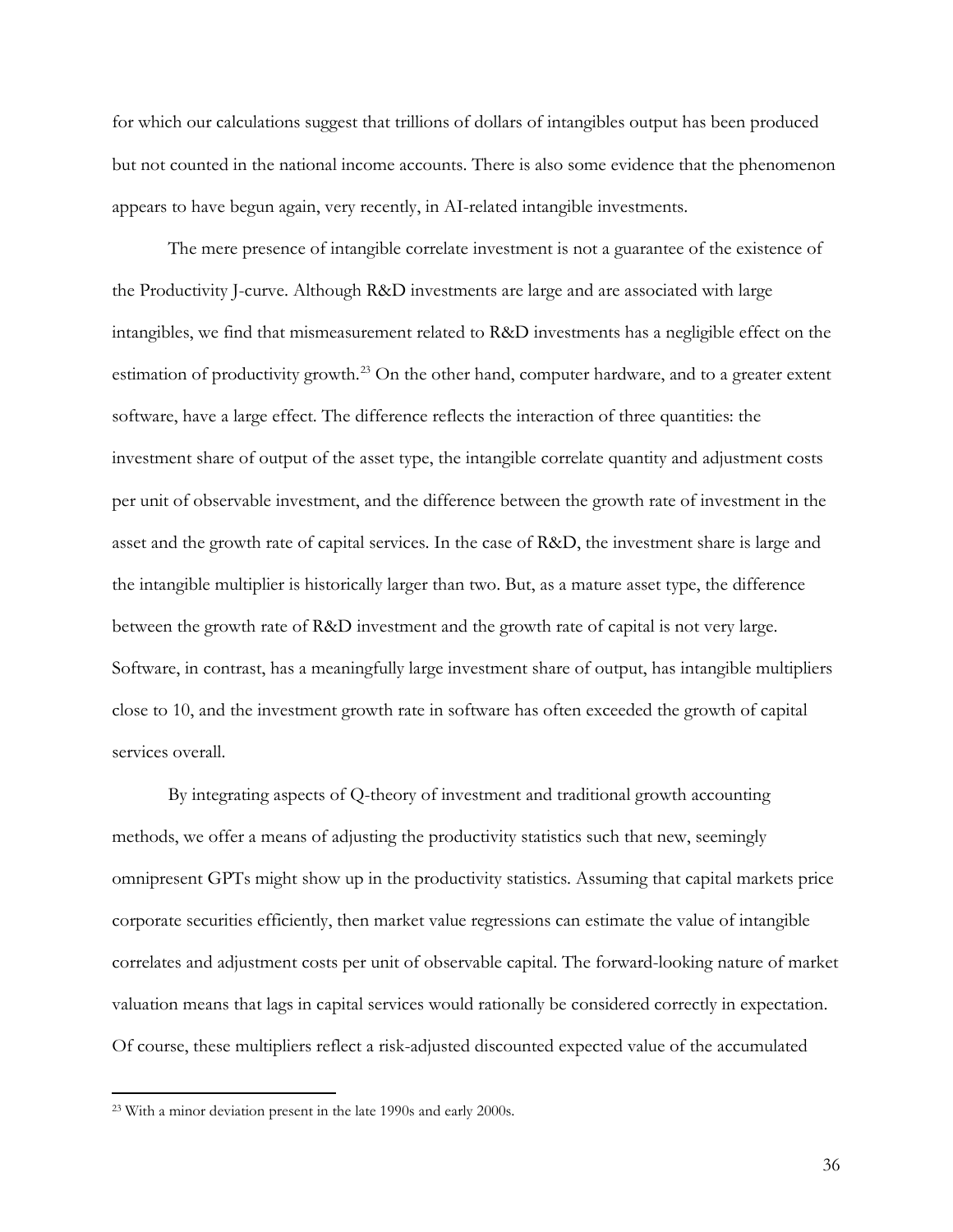asset stock which might to come to bear. The mismeasurement issues might accordingly be sensitive to differences in the timing of expected returns. Lower interest rates, for example, could encourage longer duration investments and therefore prolong the effects of the J-Curve. This investment timing component of productivity mismeasurement is left to future research.

The J-Curve method also suggests an indicator of whether or not a new technology is indeed a *general-purpose technology*. If measures of the investment in a given new technology fail to generate economically significant intangibles, that particular technology at that moment in time would not qualify as general-purpose. Equation (17) offers a framework to use firm-level estimates of technological capital (e.g. AI, IT, or robotics capital) to determine if productivity growth estimation is need adjustment in the presence of that new capital type. This framework also might inform whether or not intangible capital accounts for the wide differences between frontier and median productivity firms (Andrews, Criscuolo, and Gal 2015).

The Productivity J-curve explains why a productivity paradox can be both a recurrent and expected phenomenon when important new technologies are diffusing throughout the economy. Adjusting productive processes to take advantage of new types of capital requires the kind of investments the statistics miss. In future, after making appropriate adjustments accounting for the Productivity J-curve, we can see new technologies everywhere *including* the productivity statistics.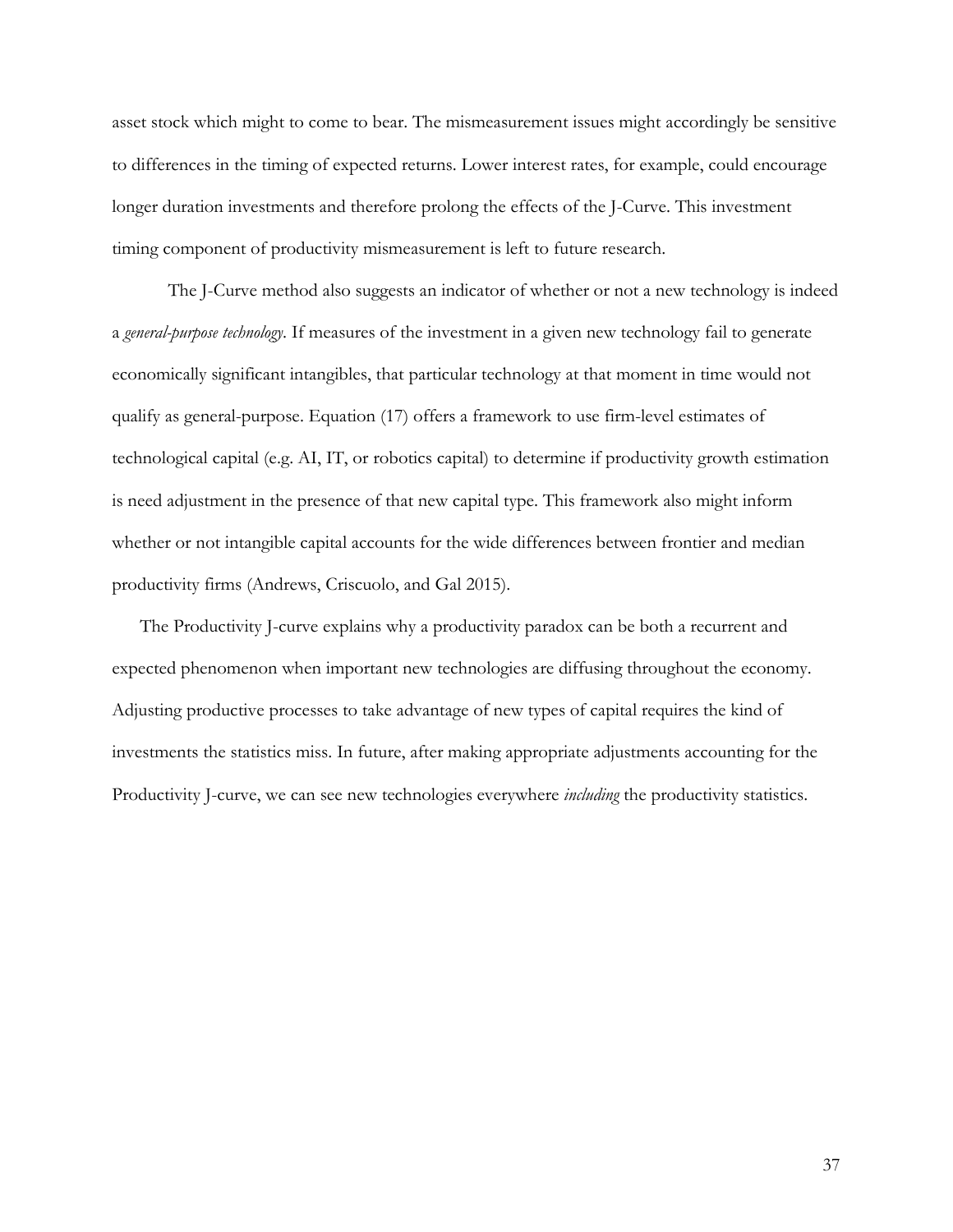## **References**

- Acemoglu, Daron, and James A. Robinson. 2013. Why Nations Fail: The Origins of Power, Prosperity, and Poverty. Broadway Business.
- Acemoglu, Daron (2002). Technical change, inequality, and the labor market. *Journal of economic literature*, 40(1), 7-72.
- Aghion, Philippe, Benjamin F Jones, and C Jones. 2017. "Artificial Intelligence and Economic Growth." *National Bureau of Economic Research*, no. w23928.
- Agrawal, Ajay, John McHale, and Alex Oettl. 2018. "Finding Needles in Haystacks: Artificial Intelligence and Recombinant Growth." In *Economics of Artificial Intelligence*. University of Chicago Press. http://www.nber.org/papers/w24541.
- Allen, Robert C. 2009. "Engels' Pause: Technical Change, Capital Accumulation, and Inequality in the British Industrial Revolution." *Explorations in Economic History* 46 (4):418–35.
- Andrei, Daniel, William Mann, and Nathalie Moyen. 2018. "Why Did the Q Theory of Investment Start Working?" *Working Paper*.
- Andrews, Dan, Chiara Criscuolo, and Peter N Gal. 2015. "Frontier Firms, Technology Diffusion and Public Policy: Micro Evidence from OECD Countries." *Working Paper*, 39.
- Barro, Robert. 1998. "Notes on Growth Accounting." *Journal of Economic Growth* 137 (June):119–37.
- Basu, Susanto, and John G. Fernald. 1997. Returns to Scale in US Production: Estimates and Implications." *Journal of Political Economy* 105 (2): 249-283.
- Basu, Susanto, John G. Fernald, Nicholas Oulton, and Sylaja Srinivasan. 2003. "The case of the missing productivity growth, or does information technology explain why productivity accelerated in the United States but not in the United Kingdom?." *NBER macroeconomics annual* 18: 9-63.
- Bresnahan, Timothy. 2010. "General Purpose Technologies." *Handbook of the Economics of Innovation* 2  $(1):761-91.$
- Bresnahan, Timothy F., and M. Trajtenberg. 1995. "General Purpose Technologies 'Engines of Growth'?" *Journal of Econometrics* 65 (1):83–108.
- Bresnahan, Timothy F, Shane Greenstein, David Brownstone, and Ken Flamm. 1996. "Technical Progress and Co-Invention in Computing and in the Uses of Computers." *Brookings Papers on Economic Activity: Microeconomics*, 1–83.
- Brynjolfsson, Erik, Felix Eggers, and Avinash Gannamaneni. 2018a. "Measuring Welfare with Massive Online Choice Experiments: A Brief Introduction." *American Economic Association: Papers and Proceedings* 108:473–76.
	- ———. 2018b. "Using Massive Online Choice Experiments to Measure Changes in Well-Being." *NBER Working Paper Series*.
- Brynjolfsson, Erik and Kristina McElheran. 2016. "The Rapid Adoption of Data-Driven Decision-Making." *American Economic Review: Papers and Proceedings* 106(5): 133-39.
- Brynjolfsson, Erik and Lorin M. Hitt. 2000. "Beyond Computation: Information Technology, Organizational Transformation and Business Performance." *Journal of Economic Perspectives*  $(4):23-48.$
- Brynjolfsson, Erik, Lorin M. Hitt, and Shinkyu Yang. 2002. "Intangible Assets: Computers and Organizational Capital." *Brookings Papers on Economic Activity* (1):137–98.
- Brynjolfsson, Erik, Daniel Rock, and Chad Syverson. 2017. "Artificial Intelligence and the Modern Productivity Paradox: A Clash of Expectations and Statistics." In *Economics of Artificial Intelligence*. University of Chicago Press.
- Bughin, Jacques, Eric Hazan, Sree Ramaswamy, Michael Chui, Tera Allas, Peter Dahlstrom, Nicolas Henke, and Monica Trench. 2017. "Artificial Intelligence – The Next Digital Frontier?"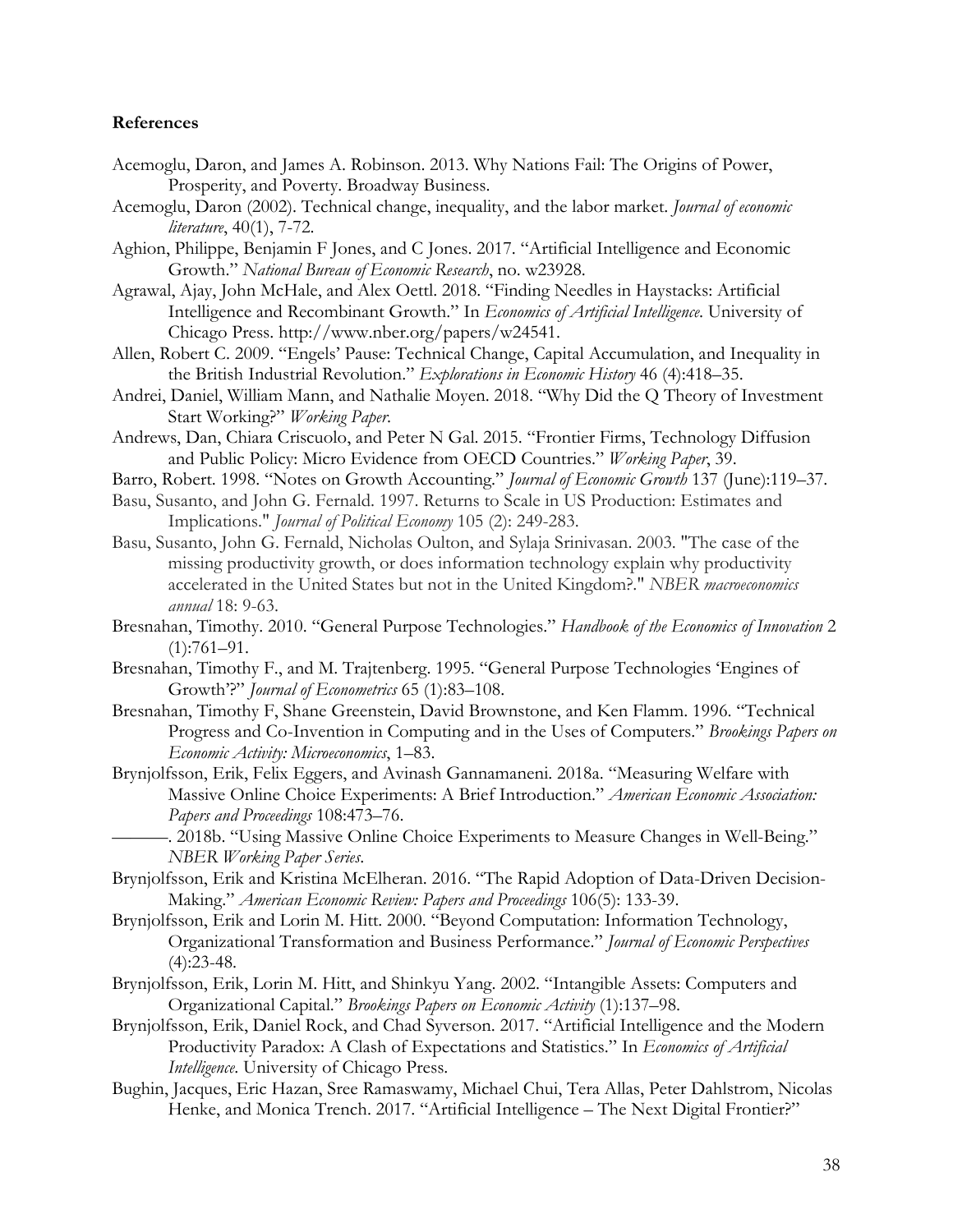*Artificial Intelligence*, 80.

- Byrne, David M., John G. Fernald, and Marshall B. Reinsdorf. 2016. "Does the United States Have a Productivity Slowdown or a Measurement Problem." *Finance and Economics Discussion Series* 2016 (017):1–74.
- Byrne, David M., Stephen D. Oliner, and Daniel E. Sichel. 2013. "Is the Information Technology Revolution Over?" *SSRN Electronic Journal*.
- Cockburn, Iain M, Rebecca Henderson, and Scott Stern. 2018. "The Impact of Artificial Intelligence on Innovation: An Exploratory Analysis." *National Bureau of Economic Research* No. w24449 (September).
- Corrado, Carol, Charles Hulten, and Daniel Sichel. 2009. "Intangible Capital and U.S. Economic Growth." *Review of Income and Wealth*.
- Crafts, Nicholas. 2004. "Steam as a General Purpose Technology: A Growth Accounting Perspective." *Economic Journal* 114 (495):338–51.
- Crouzet, Nicolas and Janice Eberly. 2018. "Understanding Weak Capital Investment: the Role of Market Concentration and Intangibles." Working Paper.
- David, Paul A. 1990. "The Dynamo And The Computer: An Historical Perspective On T. *American Economic Review* 80 (2):355.
- Eichengreen, Barry. 2015. "Secular Stagnation: The Long View." *American Economic Review* 105  $(5):66-70.$
- Eisfeldt, Andrea L., and Dimitris Papanikolaou. 2013. "Organization Capital and the Cross-Section of Expected Returns." *Journal of Finance* 68 (4):1365–1406.
- ———. 2014. "The Value and Ownership of Intangible Capital." *American Economic Review* 104 (5):189–94.
- Fernald, John. 2014. "A Quarterly, Utilization-Adjusted Series on Total Factor Productivity." *Federal Reserve Bank of San Francisco*.

http://citeseerx.ist.psu.edu/viewdoc/download?doi=10.1.1.310.1766&rep=rep1&type=pdf.

- Furman, Jason, and Robert Seamans. 2018. "AI and the Economy," 1–33. https://papers.ssrn.com/sol3/papers.cfm?abstract\_id=3186591.
- Goolsbee, Austan D, and Peter J Klenow. 2018. "Internet Rising , Prices Falling: Measuring Inflation in a World of E-Commerce." *AEA Papers and Proceedings* 108:488–92.
- Gordon, Robert J. 2015. "Secular Stagnation: A Supply-Side View." *American Economic Review* 105  $(5):54-59.$
- Hall, Bronwyn H. 1993. "The Stock Market's Valuation of R&D Investment during the 1980's." *The American Economic Review* 83 (2):259–64.

———. 2006. "R&D, Productivity, and Market Value." *IFS Working Papers, Institute for Fiscal Studies (IFS) 06/23*.

- Hall, R. E. 2004. "Measuring Factor Adjustment Costs." *The Quarterly Journal of Economics* 119 (3):899–927.
- Hall, Robert E. 2001. "The Stock Market and Capital Accumulation." *The American Economic Review* 91 (5):1185–1202. http://www.jstor.org/stable/2677921%5Cnhttp://www.jstor.org/stable/pdfplus/2677921. pdf?acceptTC=true.
- Hall, Robert E. 2000. "E-Capital: The Link between the Stock Market and the Labor Market in the 1990s." *Brookings Papers on Economic Activity* 2:73–118.
- Haskel, Jonathan, and Stian Westlake. 2017. *Capitalism without Capital: The Rise of the Intangible Economy*. Princeton University Press.
- Hayashi, Fumio. 1982. "Tobin's Marginal q and Average q: A Neoclassical Interpretation." *Econometrica* 50 (1):213–24.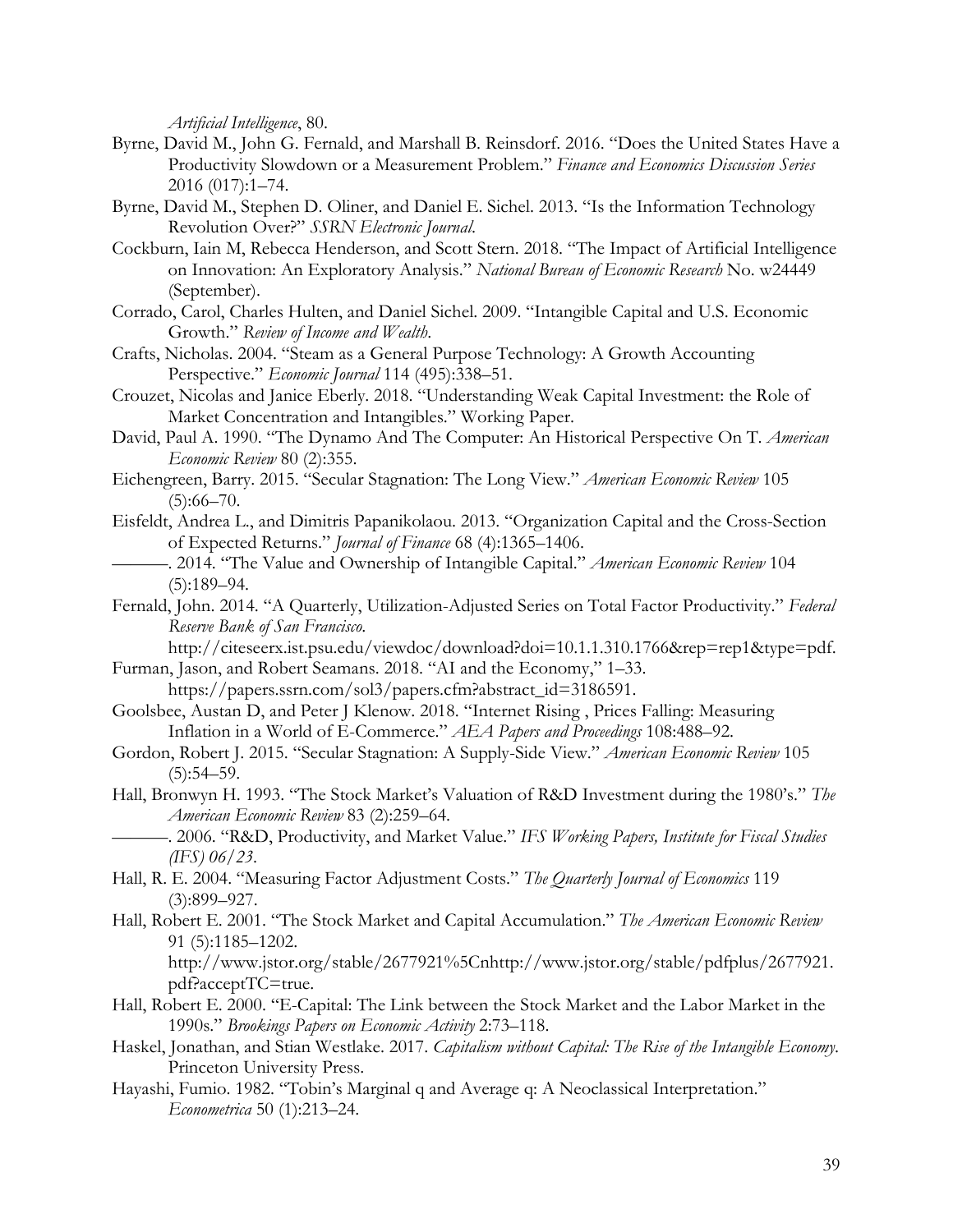- Hayashi, Fumio, and Tohru Inoue. 1991. "The Relation Between Firm Growth and Q with Multiple Capital Goods: Theory and Evidence from Panel Data on Japanese Firms." *Econometrica* 59 (3):731–53.
- Helpman, Elhanan & Trajtenberg, Manuel (1994). A time to sow and a time to reap: Growth based on general purpose technologies (No. w4854). National Bureau of Economic Research.
- Henderson, Rebecca. 1993. "Underinvestment and Incompetence as Responses to Radical Innovation: Evidence from the Photolithographic Alignment Equipment Industry." *The RAND Journal of Economics* 24 (2):248–70.
- Himel, Samuel, and Robert Seamans. 2017. "Artificial Intelligence, Incentives to Innovate, and Competition Policy." *Antitrust Chronicle* 1 (3).
- Houthakker, Hendrik S. "The Pareto distribution and the Cobb-Douglas production function in activity analysis." *The Review of Economic Studies* 23, no. 1 (1955): 27-31.
- Jorgenson, Dale Weldeau, and Kevin J. Stiroh. 2000. "Raising the Speed Limit: U.S. Economic Growth in the Information Age." *Brookings Papers on Economic Activity* 2000 (1):125–210.
- Kogan, Leonid, Dimitris Papanikolaou, Amit Seru, and Noah Stoffman. 2017. "Technological Innovation, Resource Allocation, and Growth." *Quarterly Journal of Economics* 132 (2):665–712.
- Lipsey, Richard, Kenneth Carlaw, and Clifford Bekar. 2006. "Economic Transformations: General Purpose Technologies and Long-Term Economic Growth." *The Economic History Review* 59 (4):881–82.
- Lucas, Robert E. 1967. "Adjustment Costs and the Theory of Supply." *Journal of Political Economy* 75 (4, Part 1):321–34.
- Marrano, Mauro Giorgio, Jonathan Haskel, and Gavin Wallis. 2009. "What Happened to the Knowledge Economy? ICT, Intangible Investment, and Britain's Productivity Record Revisited." *Review of Income and Wealth*.
- Magee, Stephen P. 1973. "Currency Contracts, Pass Through and Devaluation," *Brookings Papers on Economic Activity*, Vol. 1, pp. 303-325.
- Oliner, Stephen D., Daniel E. Sichel, and Kevin J. Stiroh. 2008. "Explaining a Productive Decade." *Journal of Policy Modeling* 30 (4):633–73.
- Oliner, Stephen D, and Daniel E Sichel. 2000. "The Resurgence of Growth in the Late 1990s: Is Information Technology the Story?" *Journal of Economic Perspectives*.
- Peters, Ryan H., and Lucian A. Taylor. 2017. "Intangible Capital and the Investment-q Relation." *Journal of Financial Economics* 123 (2):251–72.
- Rose, Andrew K., and Janet L. Yellen. 1989. "Is There a J-Curve?" *Journal of Monetary Economics* 24  $(1):53-68.$
- Rosenberg, Nathan, and Manuel Trajtenberg. 2004. "A General-Purpose Technology at Work: The Corliss Steam Engine in the Late-Nineteenth-Century United States." *The Journal of Economic History* 64 (1):61–99.
- Saunders, Adam, and Erik Brynjolfsson. "Valuing Information Technology Related Intangible Assets." *Mis Quarterly* 40, no. 1 (2016).
- Solow, R.M. 1957. "Technical Change and the Aggregate Production Function." *The Review of Economics and Statistics* 39 (3):312–20.
- Solow, Robert. 1987. "We'd Better Watch Out." *New York Times Book Review*, (July 12).
- Solow, Robert M. 1956. "A Contribution to the Theory of Economic Growth." *The Quarterly Journal of Economics* 70 (1):65.
- Summers, Lawrence H. 2015. "Demand Side Secular Stagnation." In *American Economic Review*, 105:60–65.
- Syverson, Chad. 2017. "Challenges To Mismeasurement Explanations for the U.S. Productivity Slowdown." *Journal of Economic Perspectives* 31 (2):165–86.